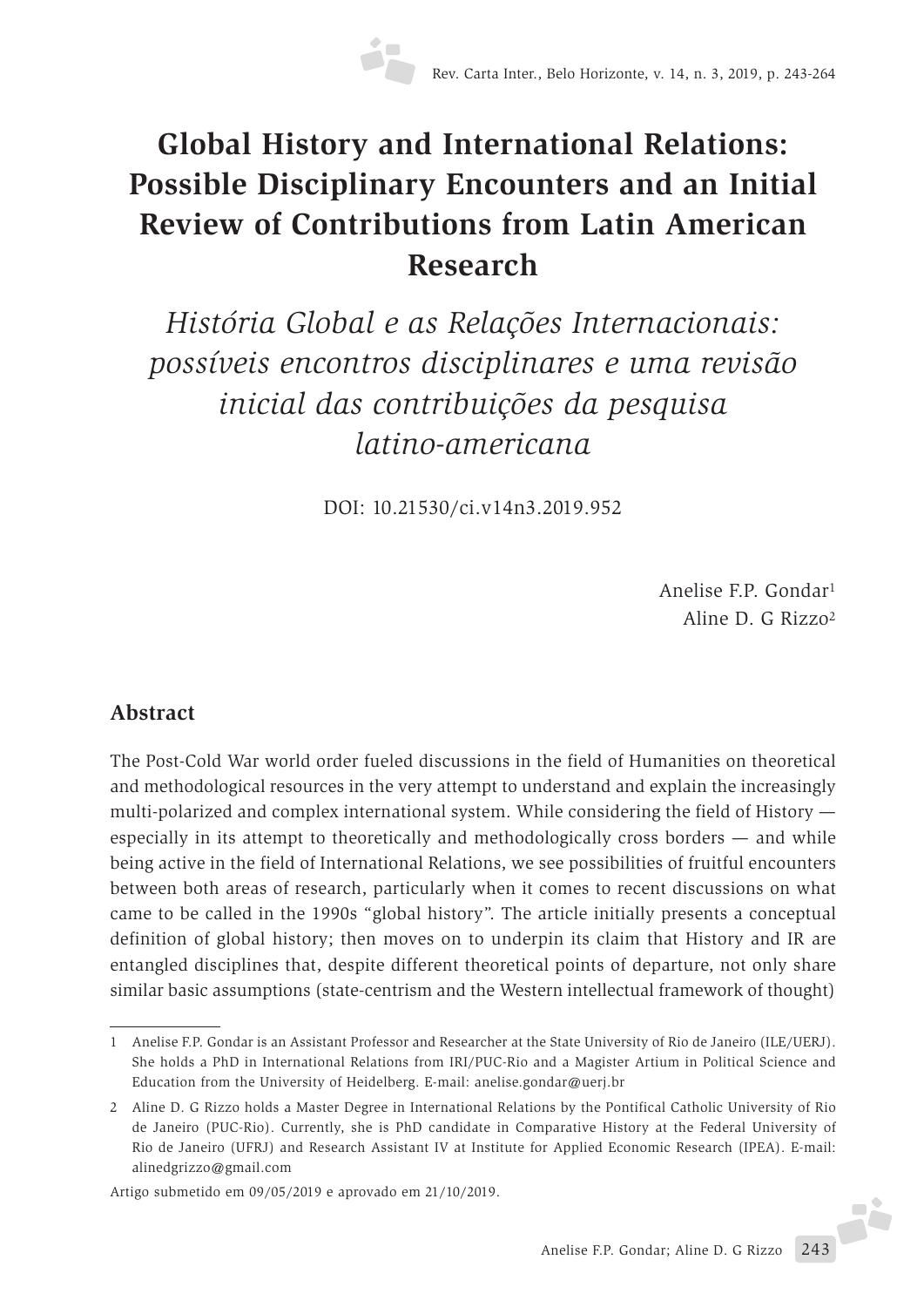but also have been sharing similar intellectual preoccupations. In the third part, we explore possibilities of writing global history from the Latin-American perspective by discussing three recent contributions to the field. Finally, the text briefly enunciates possibilities of mutual enlightenment between the disciplinary fields of History and IR based on the idea of Global IR.

**Keywords:** Global History; Theory of International Relations; Latin America.

#### **Resumo**

A ordem mundial pós-guerra fria fomentou diversos debates no campo das Humanidades acerca de recursos teóricos e metodológicos que abrangessem formas de compreensão e explicação do sistema internacional cada vez mais multipolar e complexo. Considerando a área da História — especialmente em sua tentativa de cruzar fronteiras tanto teóricas quanto metodológicas — e pesquisando ativamente no campo das Relações Internacionais, vemos possibilidades de encontros frutíferos entre ambas as áreas de pesquisa particularmente no tocante aos debates mais recentes em torno do que passou a ser chamado a partir dos anos Noventa de 'história global'. O artigo, com isso, apresentará inicialmente uma definição conceitual de história global, em seguida justificará a ideia de que História e das RI são disciplinas inter-relacionadas — ainda que partindo de pontos de partida teóricos distintos, não apenas compartilham pressupostos semelhantes (o estadocentrismo e o arcabouço intelectual ocidental), mas também têm partilhado preocupações intelectuais semelhantes. Na terceira parte, exploramos possibilidades de escrita de histórias globais a partir de uma perspectiva latino-americana através da apresentação de três contribuições de especialistas ao campo. Por fim, o texto enuncia brevemente as possibilidades de iluminação mútua entre os campos disciplinares da História e das RI a partir da ideia de 'global IR'.

**Palavras-chave:** História Global; Teoria das Relações Internacionais; América Latina.

# **Introduction**

j.

#### **History and International Relations: two entangled disciplines**

As the 20th century drew to a close, major (geo-) transformations in the European political landscape were brought about not only by the largely unpredictable fall of the Berlin wall, but also by conflicts on European soil in the 1990s. Those fuelled again major historiographical discussions focused on new possibilities and approaches to History in face of challenges inherent to what was seen (again) to be a rapidly globalizing world.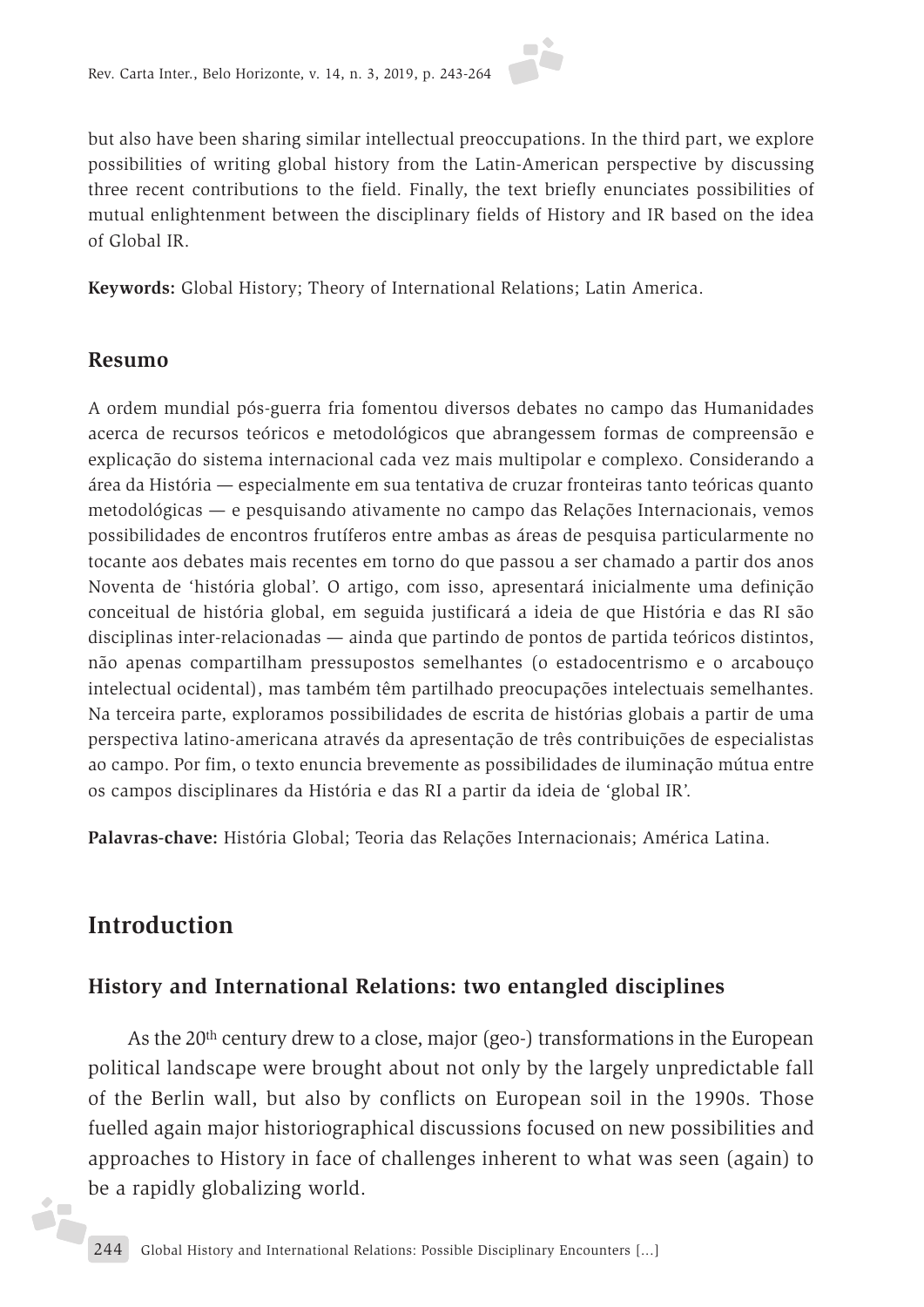The 1990s posed theoretical and methodological challenges to the field of International Relations as well: post-structural, narrative and postcolonial approaches to international phenomena led to more interdisciplinary encounters. While historians seem to have incorporated more critical methodologies over the years to embrace past and present historical phenomena, in the field of IR, post-structuralist and post-colonial studies have been creating alternatives to theorization and to discussions more related to new ontologies and epistemologies.

In the field of History, attempts to (re-) address transnational and transborder entanglements (CONRAD; ECKART, 2007 ) are not a new endeavor in themselves. However, from the 1990s onwards, academic outputs in the field have been increasingly deploying a variety of theoretical and methodological resources, showing an effort to go beyond state-centered explanations that have appeared in a move to understand a more multi-polarized, heterogeneous and complex world. Approaches such as those *Connected Histories* (SUBRAHMANYAM, 1997; GRUZINSKI, 2001, 2012; HARTOG, 2013); *Histoire Croisée* (WERNER, ZIMMERMAN, 2006) and *World and Transnational Histories* (VENGOA, 2009; FICKER, 2014) have been referred to as some of the strains in Historical research that are more focused on transdisciplinary, transborder and transregional histories.

As perhaps one of the most contemporarily widespread strains, what became known as *Global History* has been welcomed in the United States, Europe and elsewhere as one way to redesign research questions as to be able to focus on other regionalities, temporalities and convey historicity to actors otherwise invisible in historical research (CONRAD 2016).

The aim s of this paper are thus (i) to discuss approaches to Global History considering Global History itself as an approach or a methodological tool to tackle research objects reaching beyond the nation-state  $-$ ; (ii) to present commonalities between global histories and the discipline of International Relations (IR); and, finally, (iii) to illustrate the reception of Global History approaches among Latin American scholars.

History and International Relations are mutually inter-referenced disciplines that have traditionally shared meeting-points, such as common grounds scattered throughout the history of diplomacy. However, they have responded quite differently to the challenges raised by sweeping changes to the International System over time. We claim that affinities between approaches to Global History in History and in IR rest upon the two challenging premises of both fields — state-centredness and Eurocentrism. Subfields of both disciplines have undertaken efforts to readdress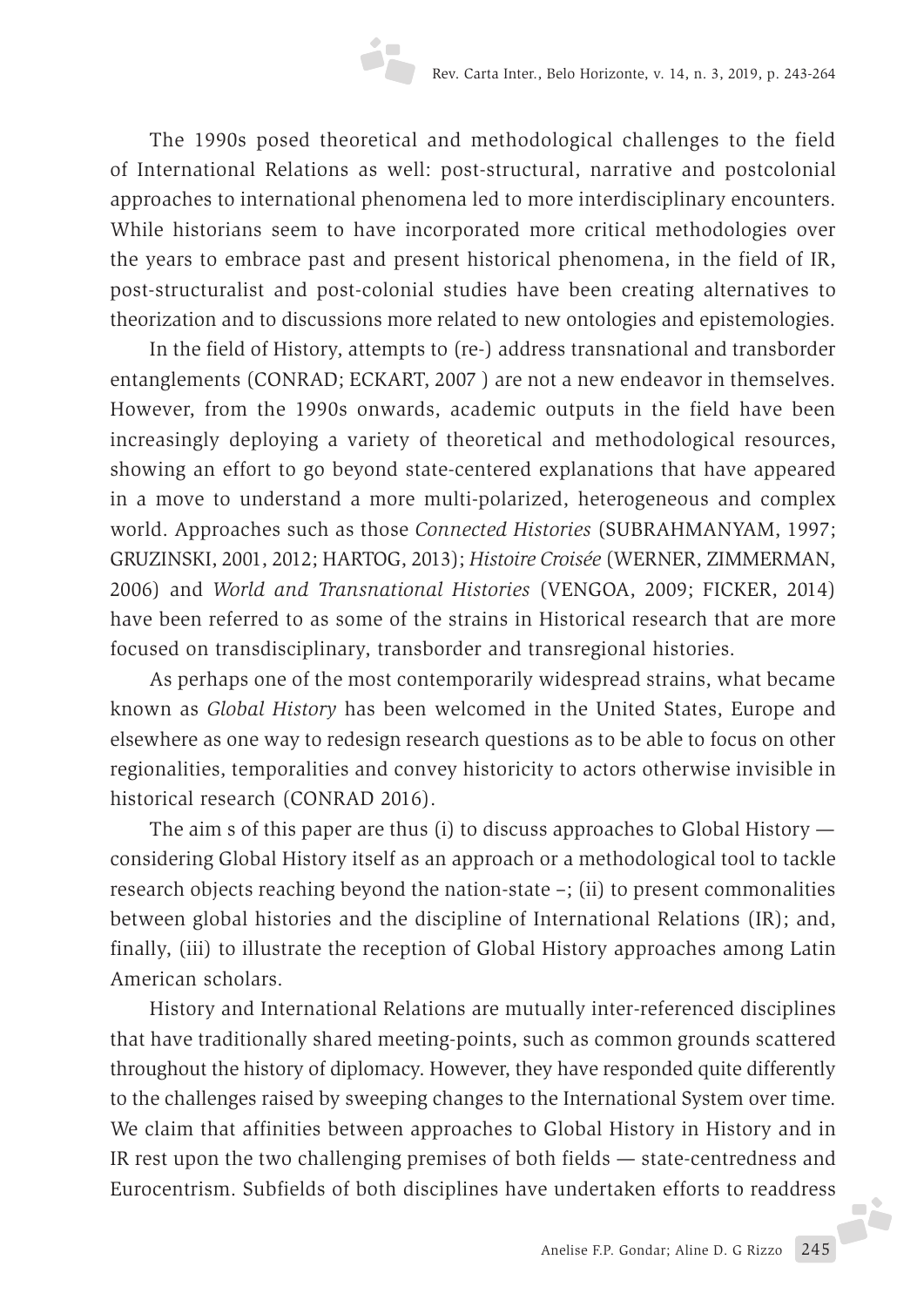the role of the state and European thought in research design — dislocating the state from its central *explanandum3* and/or *explanans*4 position (DRUWE 1995, 38), and redesigning the discursive constitution of "Europe" and its intellectual power upon the world.

Thus, in the initial part of the paper, we draw a basic understanding of the Global History approach based on Sebastian Conrad and Andreas Eckart (2007) and Sebastian Conrad (2016). Then, we schematically draw entanglements between the twofields of study from an interdisciplinary perspective. The final part of the paper presents three recent contributions of Latin-American scholars to engage in an interdisciplinary dialog drawing on International Relations' concepts and Global History tools to advance their areas of study. In this section, we do not intend to offer a thorough overview of Latin American contributions, but rather to highlight some recent efforts of Latin American historians to engage with the field of Global History in their research topics.

Finally, conclusions are drawn around limits and possibilities of such an encounter and intend to shed light on common research agendas in the fields of History and International Relations.

# **Definitions of "Global History"**

According to Wenzlhuemer (2017, p. 9), with the rising popularity of the field of Global History, expectations upon it have grown significantly over the past years. In one of the most concise and clear cut overviews on Global History, Sebastian Conrad´s *What is Global History?* (2016) provides a fair starting point for an encompassing overview of uses of the term. The book goes over the main criticisms raised by Global History researchers against the Weberian nation-state as the core analytical unit of History and Eurocentrism, while also raising fundamental questions as to what would distinguish the Global History approach from others:

> It is one approach among many, and it is better suited for addressing some questions and issues and less appropriate for addressing others. Its core concerns are with mobility and exchange, with processes that transcend borders and boundaries. It takes the interconnected world as its point of departure, and the circulation and exchange of things, people, ideas, and institutions are among its key subjects (CONRAD 2016, 5).

<sup>3</sup> That which needs to be explained.

<sup>4</sup> That which contains the explanation.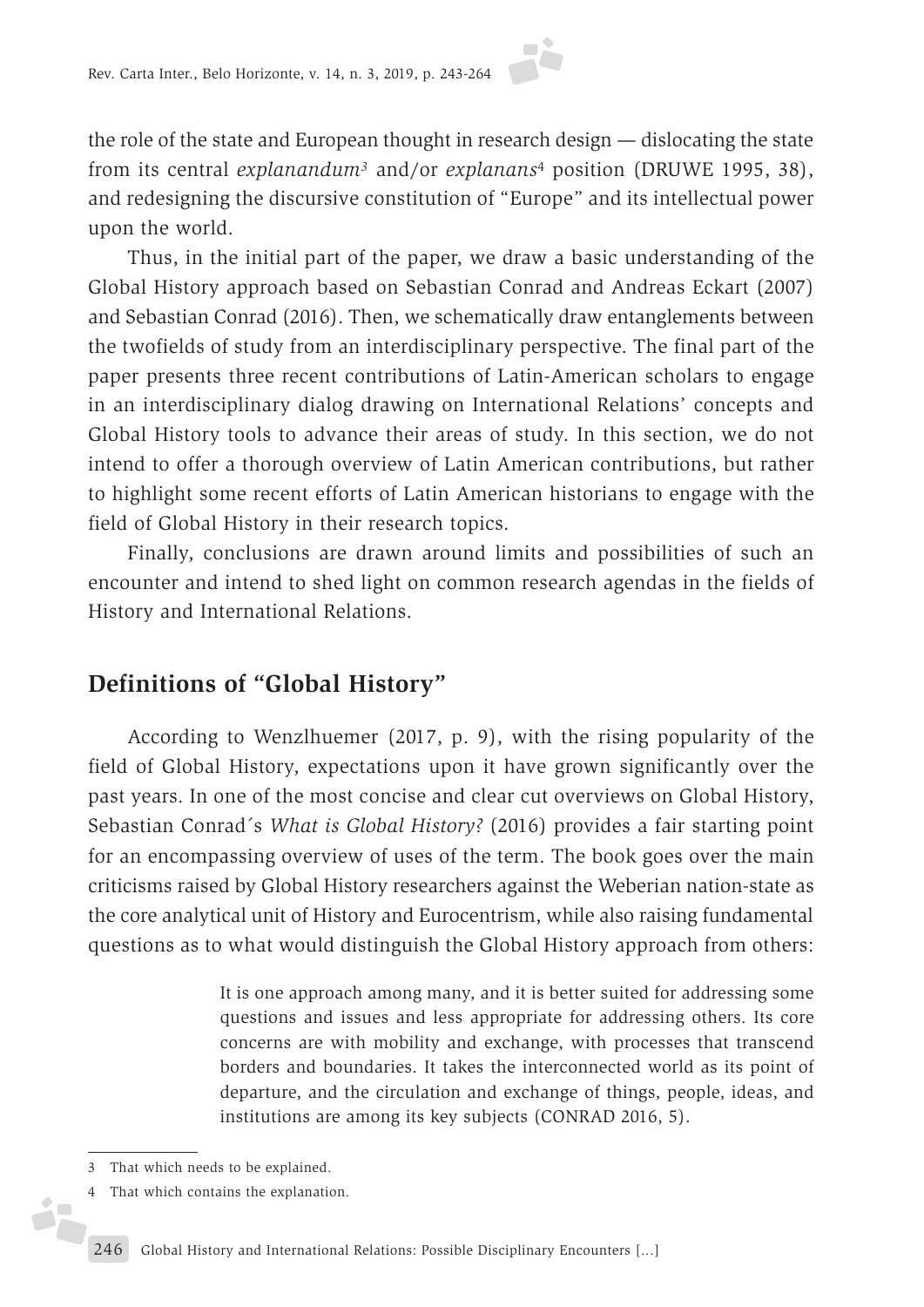Though distinctive differences from other approaches are still somewhat vague, the German historian stresses three possible perspectives involving Global History from a theoretical and methodological point of view. The first is to consider Global History as something like the History of Everything, encompassing all events worldwide and based on a comprehensive perception of History. The second perspective draws back to the existence of *connected histories,* where phenomena are not explained as stand-alone events. The the third is what he calls the global integration viewpoint through which objects are analyzed from an interconnection logic. It is this third perspective that embodies the most sophisticated Global History works, according to the author. Conrad asserts that, more than pointing to an object, the global viewpoint is a way of looking at History that is simultaneously a process and a perspective: "Global history is both an object of study and a particular way of looking at history: it is both a process and a perspective, subject matter and methodology*"* (CONRAD, 2016, p. 9).

The issue of spatiality extends beyond scale for Conrad. It is not a matter of simply switching to wider lens es and focusing on objects larger than the national unit. Rather: *"*as important as the quest for alternative spatial units may be, the real challenge consists in shifting between, and articulating, different scales of analysis, rather than sticking to fixed territories*"* (CONRAD, 2016, p. 118). Understanding History from the standpoint of processes articulated at different scales seems to be the challenge facing the researcher.

In an earlier work, Conrad and Eckart (2007), had affirmed that the spatial standpoint is precisely one of the most singular aspects of Global History perspective, as it does not attempt to embrace the entire world. Although the idea of world integration is an assumption underlying Global History research questions, presuppositions addressing systemic relations worldwide simultaneously in action serve only as a backdrop for concrete research projects. According to these authors, the idea is not to impose an abstract global totality as a counterpart to the State-centric research paradigm; on the contrary, this involves the development of research sensibilities and history writing that is grounded on the idea that relations are established globally: *"*The scope of Global History studies may vary by topic and research question. Spatial units are thus not necessarily starting points, but rather what results from this perspective*"5* (CONRAD, ECKART, 2007,

<sup>5</sup> Authors' translation of the original in German: Die Reichweite globalgeschichtlicher Studien kann daher nach Thema und Fragestellung variieren, räumliche Einheiten sind dann nicht so sehr der Ausgangspunkt, sondern eines der Ergebnisse dieser Perspektive.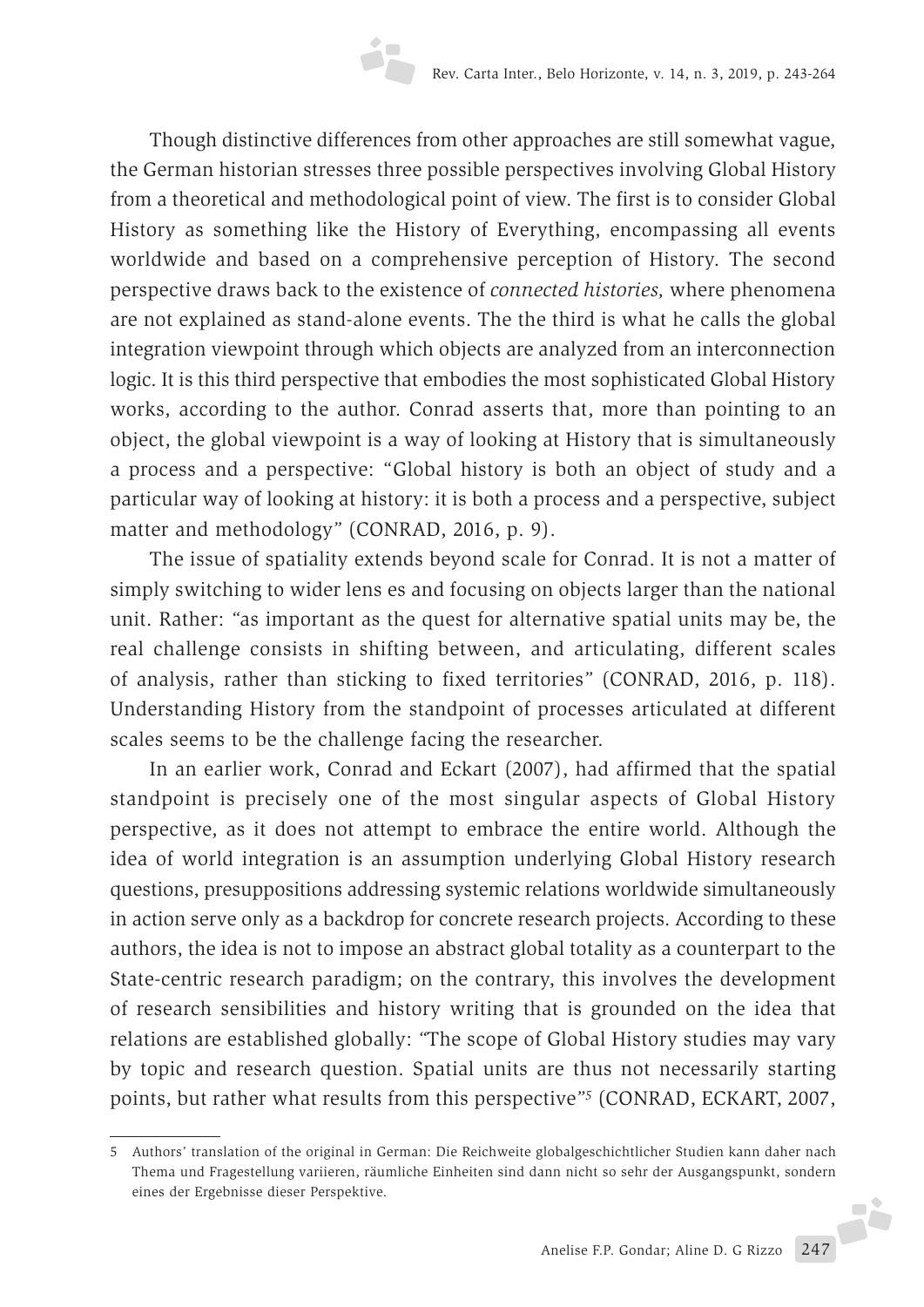pp. 27-28). They feel it is not merely necessary but also possible to consider regional relations without reifying them and without establishing an alignment with civilizing paradigms.

Global History standpoints do not require a return to the macro-historical perspective as the most fascinating research questions emerge precisely from the interface between global processes and their local expressions (CONRAD, ECKART, 2007, pp. 27-28). Thus it would be necessary to consider macro-contexts and their local forms of appropriation, believing that there is no contradiction between a question drawn up through the epistemological-analytical lenses of Global History and an interest in a specific case study or a microhistorical approach. For Conrad and Eckert (2007), globalization movements are forms of glocalization6. Local "translations" and adaptations of global structures, institutions or ideas (thus adapted to the context of local languages and institutional relations) along with a redrawing of long standing connections between worlds stand among the most fertile aspects of what Global History analyses have to offer.

One can say that Global History extends well beyond both comparative studies and straightforward analyses of global events, as noted by Gruzinski (2016) who comments on the work of Conrad (2016):

> To Conrad, 'global' means much more than simply widening the scale. A global world is a connected world, which means that the units or subjects of history can no longer be viewed in splendid isolation. Global history not only means mobility, interactions, and connections, but also mechanisms of how the world became globalized (GRUZINSKI, 2016, p. 3).

While in the field of History expectations on Global History approaches may sound overrated, Wenzlhuemer affirms that the initial interest of historians in Global History emerged from the overall dissatisfaction with existing analytical tools to interpret history in the era of globalization (WENZLHUEMER, 2017, p. 9). In IR, on the other hand, analytical tools presume the international system as a common point of departure. Still, the focus on behavior and action of national states has proven to lead to partial understandings of the international phenomenon.

j.

<sup>6</sup> Literature on Globalization is vast, with any in-depth discussions of its definitions, characteristics and effects extending well beyond the framework of this paper. It is important to stress that this is a multi-faceted debate that encompasses issues involving identity, governance and democracy, as well as civil society, migrations, work and daily life. It is equally vital to recall that different International Relations theories will offer conflicting comprehensions of this topic, making the absorption by International Relations of the theme of Globalization into a broad-ranging field for research and reflection (Thirknell-White, 2008).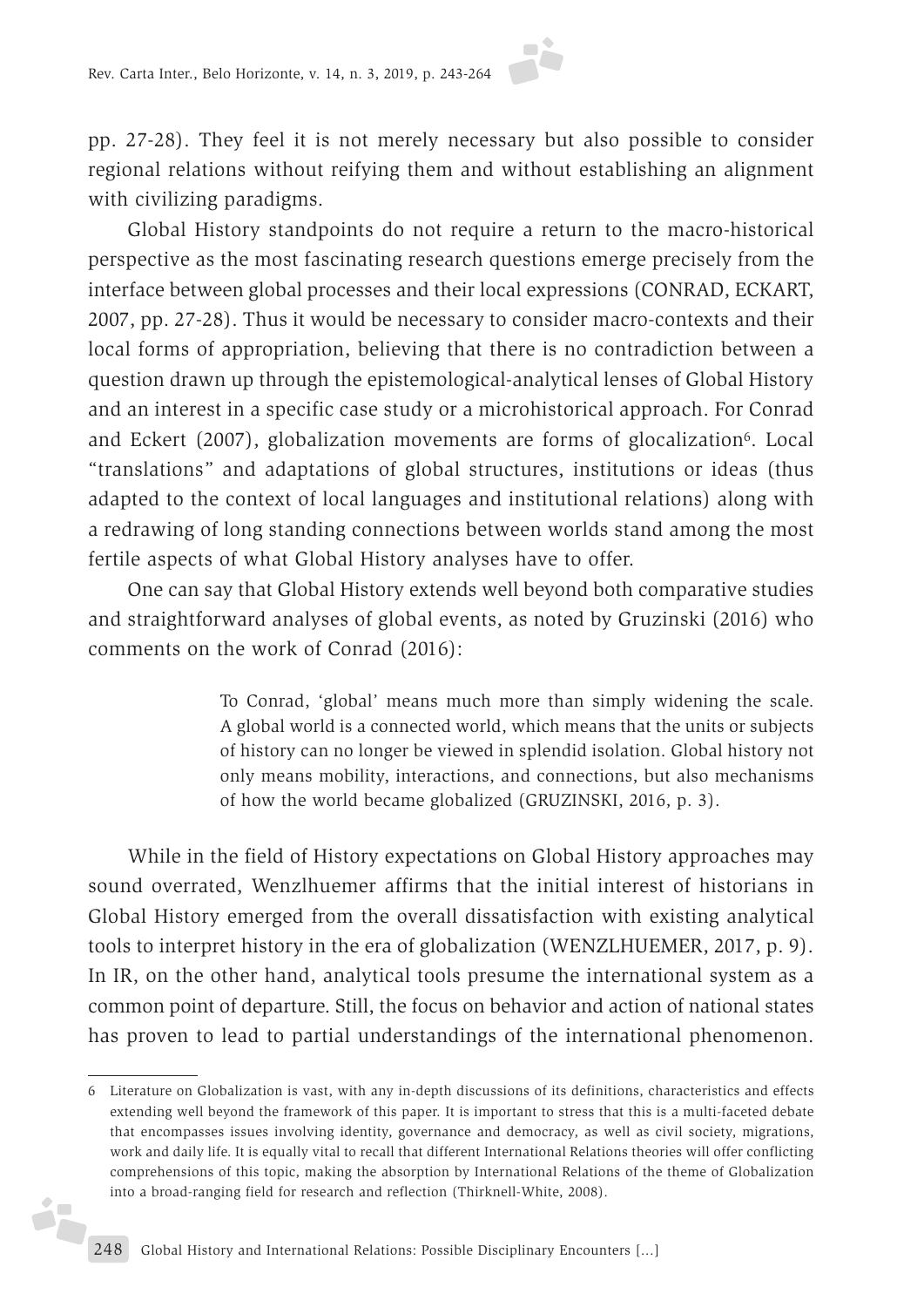Latest "turns" — linguistic and visual/aesthetical — as well as transversal themes (such as gender violence or neoliberal labor, among others) have affected the way IR scholars look atconnections. Having produced one of the clearest arguments on what could be Global History (WENZLHUEMER 2017, 9), Conrad´s (2016) ideas presented here have inspired us to develop, in the coming section, paths for building up closer links between Global History and International Relations.

# **Potential common agendas (and hindrances) of the fields of History and IR**

Research in History and theory IR have been usually devoted to historical and political phenomena either within or beyond the boundaries of the national state. In either case, and for disciplinary reasons, a so-called methodological nationalism (SCHULZ-FORBERG, 2013; CONRAD, 2016) can be observed well to the fore in modern mainstream historiography, along with Europeanized scientific references and worldviews serving as backdrops to purportedly universal historical narratives. Methodological nationalism has served as a pillar to both fields of research traditionally providing structuring conditions to understand the contemporary world as economic, political and social phenomena.

For historians, it is common knowledge that nationalism was pumped up by the political contexts of the 19th century, culminating in World War I. Following a trend towards criticizing the central role of the nation-state in History, many scholars attempted to embrace other units of analysis and other investigation routes resulting in whole new areas of research, such Comparative History (THEML, BUSTAMANTE, 2007).

Prompted by imperial advancements and the catastrophes of the World War I, the exacerbated nationalism of the 19th century´s early decades (firmly buttressed by European historiography) was questioned, particularly when the perils of nationalist passions led to World War II. Accordingly, the interwar period fostered historiographical output that was more critical of nationalism, based on methods that brought other historical experiences into perspective, extending beyond national borders. In this context, Marc Bloch published his seminal criticism of mainstream historiography ('Toward a Comparative History of European Societies') in 1928, censoring its fundamental role as an institutional crutch for the European national states. According to José D'Assunção Barros (2014):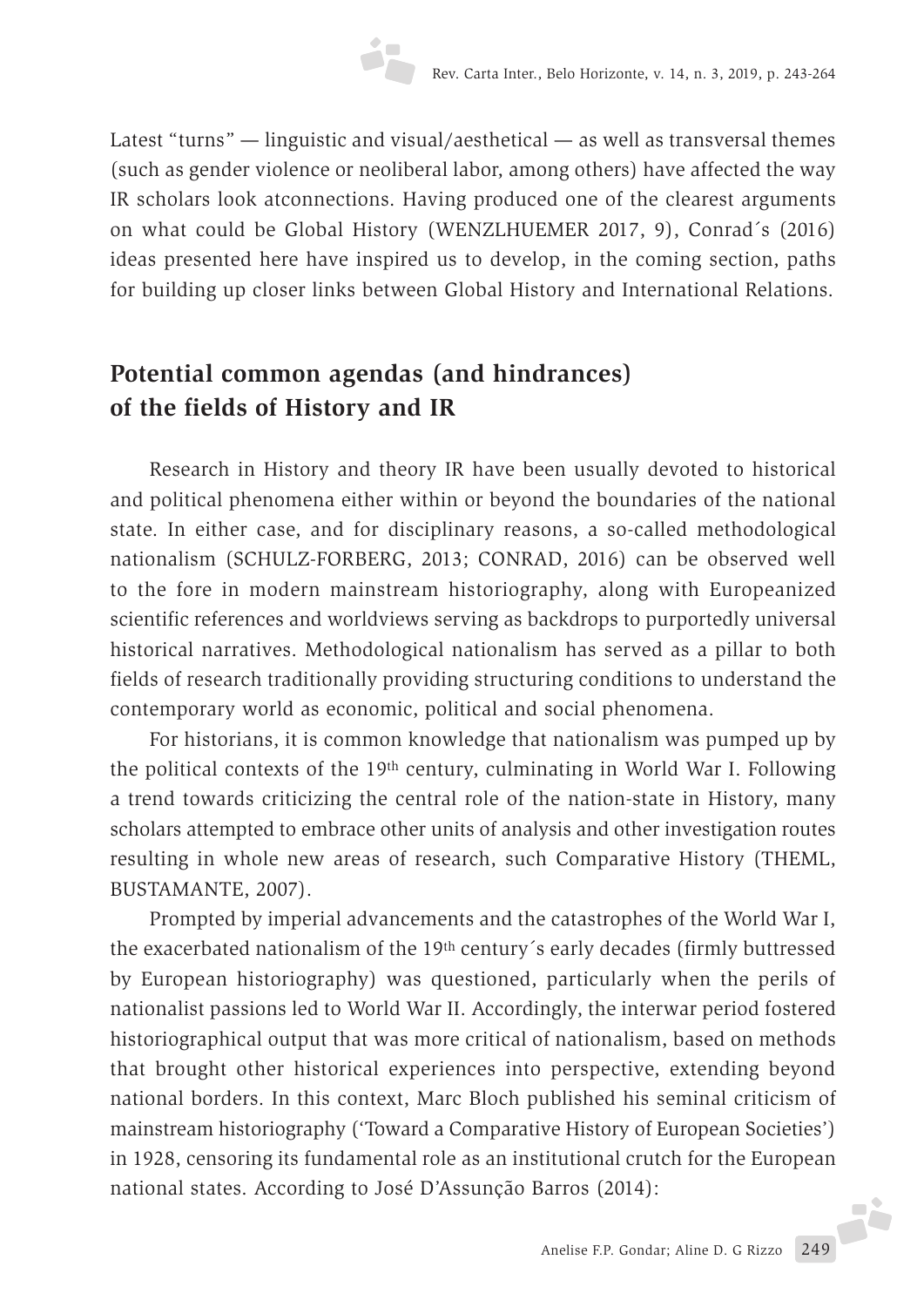

At that time there was a certain feeling of discouragement among at least a significant portion of Europe's intelligentsia, over the paths pursued through the exacerbated cult of nationalism that buoyed the formation of nation-states during earlier centuries. Furthermore, historians in general played a fairly important role in the institutional organization of nationstates, structuring their archives in order to record their national legacies, constructing laudatory narratives exalting each specific nation and sometimes even urging wars (BARROS, 2014, p.7)<sup>7</sup>.

In this context, comparative studies put down firm roots, not only as a method but also as an institutionalized field of work in academia. Comparative History thus appeared with the promise of "(...) opening up to dialog in some way, breaking through isolation and pitting an element of "humanity" against mere national pride; and finally questioning reciprocal intolerance among men" (BARROS 2014, 8)8. This was supposed to occur through the inherent nature of comparisons that would bring different historical experiences into perspective, consequently questioning the focus on exclusivity and exceptionality praised so strongly in national historical narratives. However, it must be stressed that this anti-nationalist context in the field of History did not eliminate the issue from the discipline's scope. Instead, it underscored its strong links to the political contexts of historiographical output.

A second important moment when nationalism was questioned occurred subsequent to the Cold War, as the academic world became more keenly aware of the effects of Globalization and transnational phenomena. Framed by milestone events as the 20th century turned into a new millennium, the multiplicity of actors and a powerful drive towards multi-polarity underscored the need to extend the subjects of study for this discipline, traditionally focused on the nation-state as an analytical unit, also impelled by new perceptions of time (shortened) and space (shrunk), as indicated by Bruce Mazlish (2006).

The decolonization of Africa and the end of the Cold War paved the way for demands for greater autonomy on the international stage, voiced by actors who

i,

<sup>7</sup> In the original: (...) respirava-se então, em uma parte pelo menos significativa da intelectualidade europeia, certo ar de desânimo em relação aos caminhos que tinham sido trilhados através daquele exacerbado culto ao nacionalismo que caracterizara a estruturação dos estados-nação nos séculos anteriores. Mais ainda, de modo geral os historiadores tinham desempenhado um papel bastante relevante na organização institucional dos estados-nação, na estruturação de seus arquivos para o registro da memória nacional, na construção de narrativas laudatórias que exaltavam cada nação em particular, e que por vezes chegavam mesmo a conclamar a guerra.

<sup>8</sup> In the original: (...) algum modo abrir-se para o diálogo, romper o isolamento, contrapor um elemento de "humanidade" ao mero orgulho nacional, e por fim, questionar a intolerância recíproca entre os homens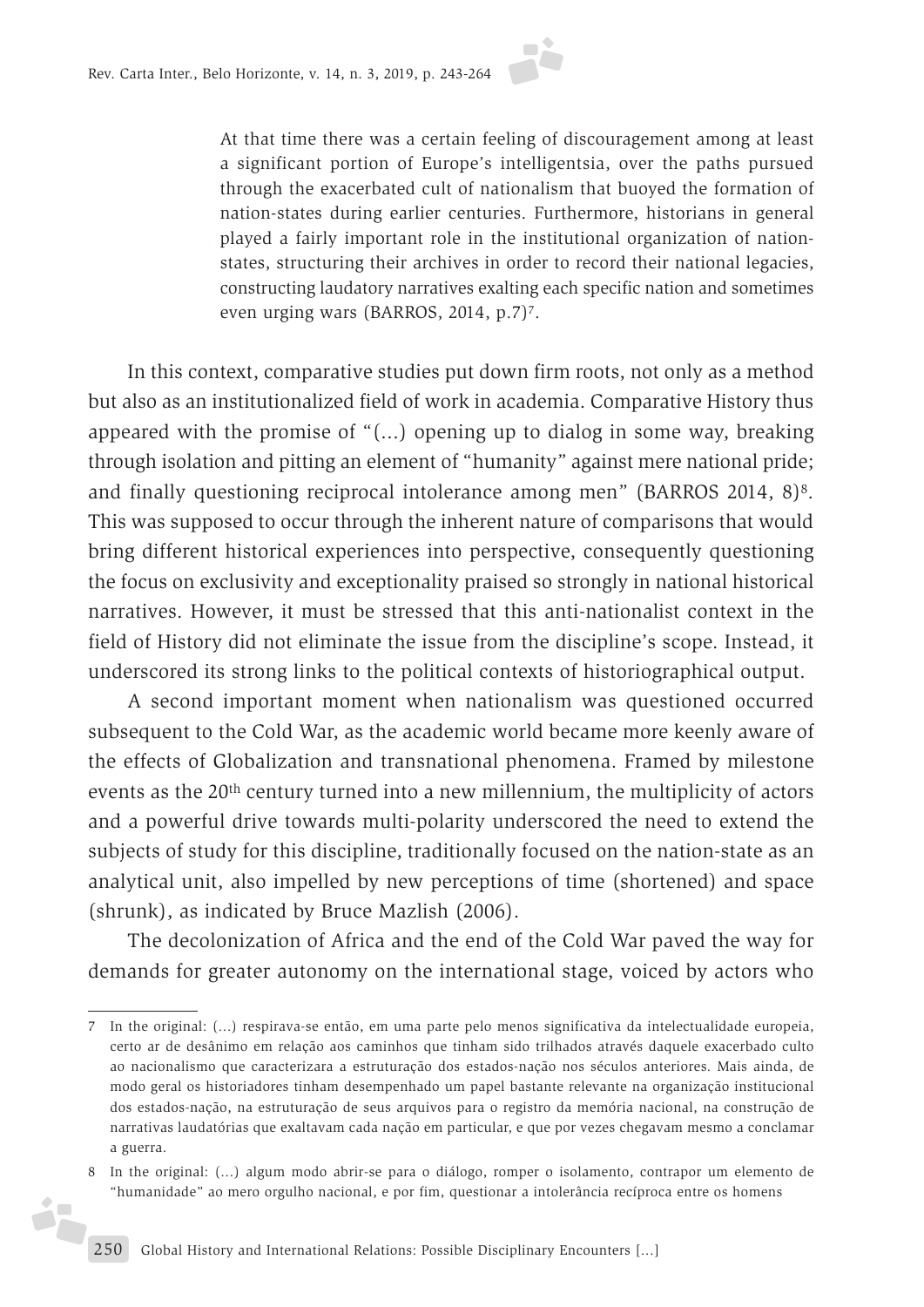were previously constrained by their polarized milieus. In the field of History, this multi-polar contemporary world was to be explored by academia through assessments highlighting micro-histories — together with transnational, connected and crossed histories, — clearly reflecting approaches steered by Global History. In addition to questioning the nation-state as the core analytical unit (already anticipated by Comparative History), outspoken criticism of the ethnocentrism found in mainstream historiography soon burgeoned, together with proposals for new uses of spoken and written narratives in History. In this field, authors such as Sanjay Subrahmanyan (1997) — one of the precursors of the sub-field of Connected History who strived to link up historical sources and narratives outside the boundaries of Europe — were proposing a more globalized historiography that would encompass narratives, viewpoints and actors that had always been nudged into the shadows by mainstream historiography.

Although thinking beyond national borders is not exactly an innovation, as noted by Robert Frank (2017), thinking about History from global or transnational standpoints as an overview would evoke a set of tools that are already wellestablished in historiography, such as comparison, transference, crisscrossing, connection, sharing (as in 'Shared History') and circulation (REVEL, 2011), as well as Global History. It was not only reflections on the need to rethink analytical categories, but also the methodological tools for doing so.

In his book entitled *Thinking History Globally*, Diego Olstein (2015) suggested a strategy for thinking history globally through what he calls the four Big Cs: Comparing, Connecting, Conceptualizing and Contextualizing. This approach does not constitute an ontological exercise, but instead strives to present a typology that serves as a strategic tool. In his own words:

> this typology is not an ontological exercise in which each publication must necessarily fit into one and only one category. Rather this typology is envisioned as a functional tool to help visualize clearly the possible strategies and historiographies at hand when it comes to thinking history globally (OLSTEIN 2015, 7).

To address the issue of a Global IR may seem more difficult than to explain why and in which ways strains of the field History have been devoted more and more to transborder connections and relationships. IR theories have historically moved from the centrality of the nation-state (realism) to the existence and importance of institutions and international players (liberal institutionalism). Marxist theories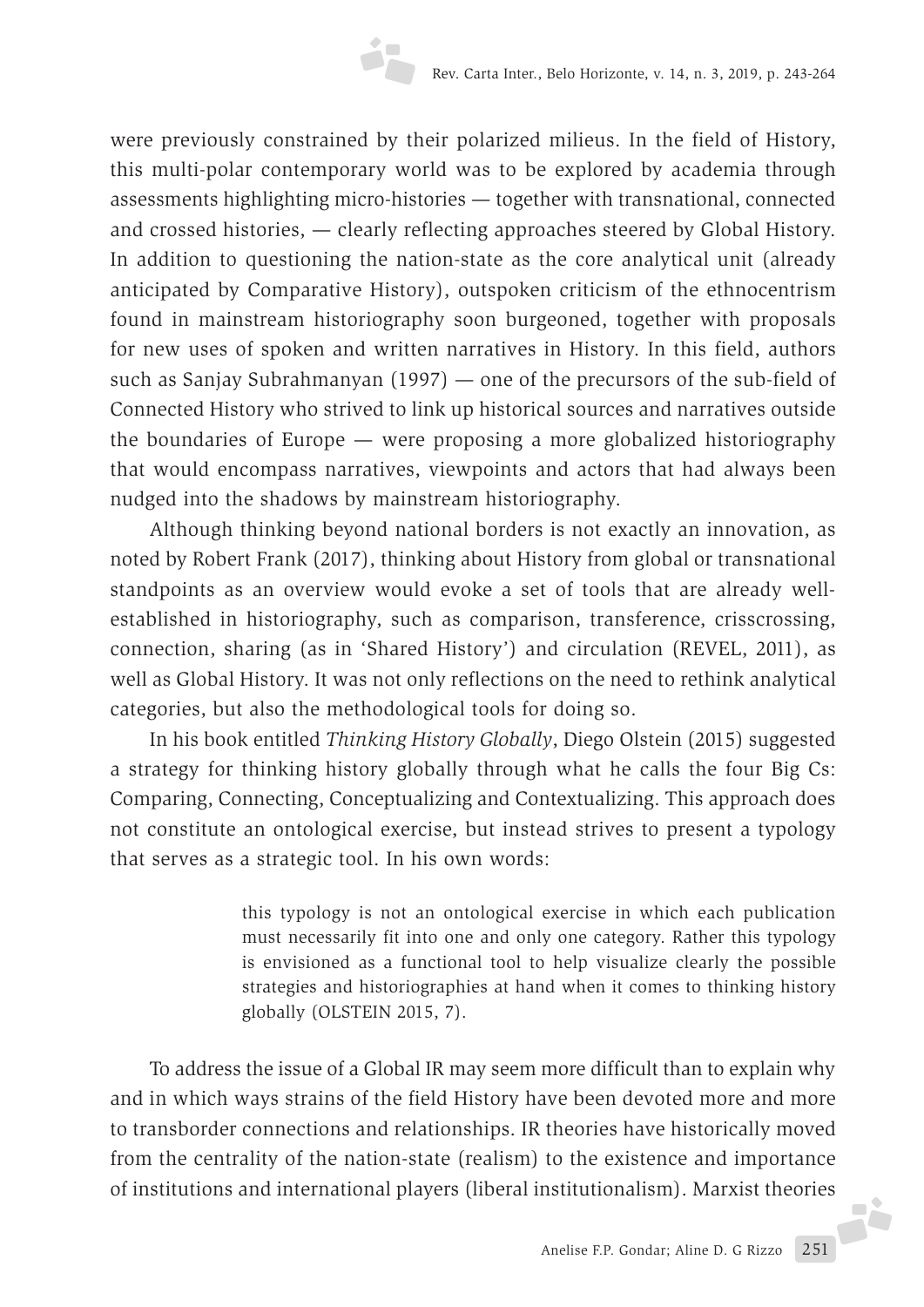such as the Dependency Theory of the 1950s and 1960s and the Wallersteinian world-system theory had the merit of interconnecting the world and showing how the capitalist mode of production was able to generate simultaneously development and underdevelopment in different regions of the globe.

However, the nation-state and its economic potential were still the main variables to be scrutinized in order to assess and predict the states´ role in the international system. The English School of International Relations (often referred to as liberal realism) sees the evolution of the international community as a concentrical expansion of influence, values and relationships among nations with Europe in its center. It actually puts us back again in a scenario in which an Eurocentric international system does not take developments into consideration that did not emerge from the Old world.

Constructivist approaches take into account that significant aspects of the International refer back to historical and socially-constructed relations and that those emerge from social behavior, expectations and the human ability to learn to trust and to adequately respond to others' impulses. Standing between rationalist and reflexivist approaches to IR, constructivism(s) accommodate the perception that neither agency nor structure can take ontological precedence in the analysis of international phenomena. Constructivists bury the idea that the "outer world" in which national states interact should be considered anarchical — the idea of anarchy, for them, is itself socially constructed.

Constructivist approaches diverge from each other: while Nicolas Onuf stresses the importance of discourse in the making of rules, Wendt did not foresee the linguistic turn (NOGUEIRA e MEZZARI 2005, p. 177). Hindrances for an approximation of constructivist theories to the Global History approach rely on a still very "structural" account of relationships between states. While Onuf takes identities into consideration in his worldview, constructivists such as Wendt still count on state for action and decision making, being, thus, still state-centric in their analyses. Despite the affirmation that the world in which the International takes place is something *of our making*, constructivism does not fully resonate with the aims and tools of what we propose.

Post-modern, post-structuralist and to some extent post-colonial theories seem to better fit the aspirations of global historians — while postcolonial theories emphasize the colonial encounter and legacies as points of departure to *provincialize Europe*, the arguments directed towards *difference* tend to put Europe either in the center of analysis again or as an "independent variable"  $-$  a

d.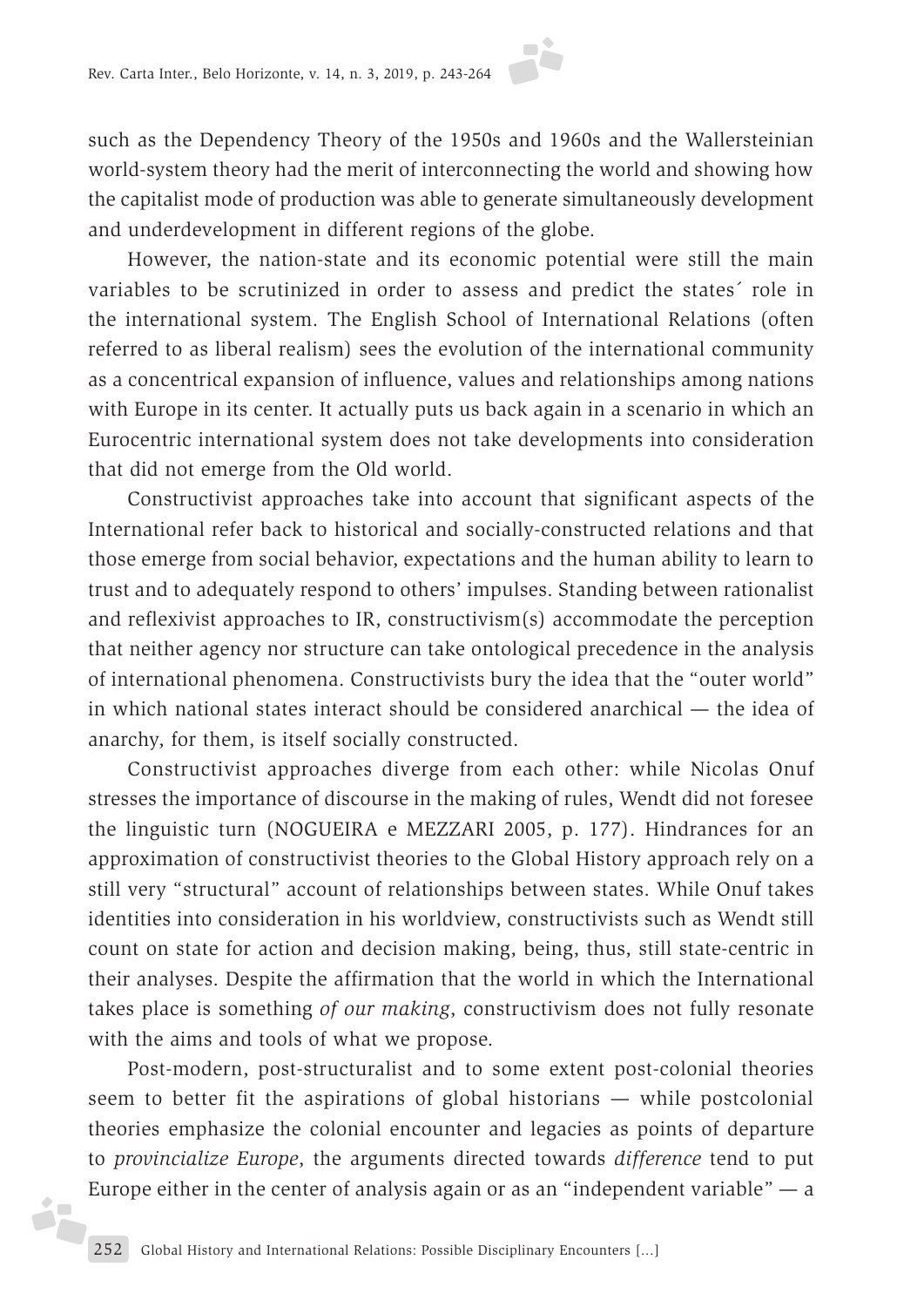variable causing variegated effects upon former colonies. As for postmodern and post-structuralist approaches, they shed a completely new light upon history/ stories by focusing more intensely on regimes of truths and how it act upon individuals and societies. However, a relativization of historical facts altogether may damage efforts to reinterpret epochs and founding events through the analysis of transborder connections and relationships among regions.

Nevertheless, research and practice in IR have been responding to growing interdisciplinary demands. As the constructivist scholar Amitav Acharya, distinguished professor of International Relations of the American University, puts it, experiences from the non-Western world have come to gradually capture attention within major IR events (if not within mainstream IR literature). He defines as global IR the attempt to bring those experiences in:

> The idea of a global IR challenges traditional IR's neglect and marginalisation of the voices and experiences of the non-Western world, or the Global South. The principal aim of global IR is to 'bring the Rest in'. It calls for greater participation from scholars from the Global South in the IR discipitline and the broadening of the way IR is taught and written in the dominant centres of knowledge in the West (ACHARYA, 2017, p. 76).

Acharya (2017) sees six dimensions to global IR that can engage in fruitful debates with global history. First, he states the necessity to overcome a particularistic universalism born out of European enlightenment through an engaged pluralistic universalism. Second, he affirms that experiences should be grounded in world history instead of Western history. That means to say that institutions, peoples and values beyond Western traditions and time-coding may engage in dialogue with each other bringing other transborder connections into light. Third, he understands the need to go beyond American hegemony (although Acharya does not go far enough in criticizing the ability of mainstream theories to adapt). Fourth, he sees the power of regionalism not as the *antithesis of universalism* (ACHARYA, 2017, p. 80) but as a legitimate force to question centers and to focus on variegated forms of interactions between peoples and institutions. Fifth, he understands that "truly global IR cannot be based on cultural exceptionalism and parochialism" (ACHARYA, 2017, p. 80). Both perspectives have seen a revival in "real" politics over the present decade. Exceptionalism and parochialism are based on the idea of homogeneity and superiority, and the rise of nationalist paroles in the United States and in Europe — not to mention a turn to political conservatism in Latin America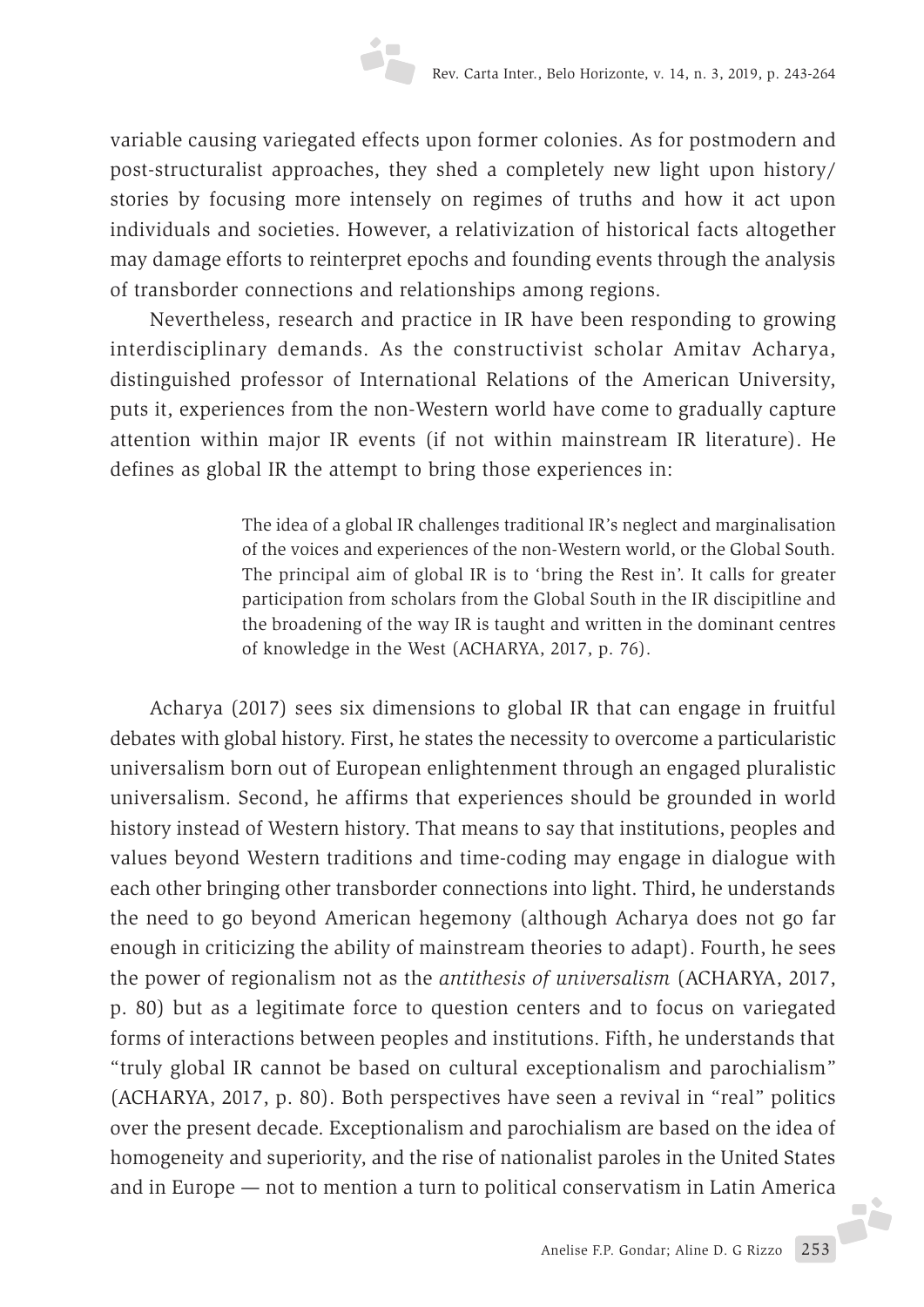— is bringing these discussions back to the research agenda. While recognizing that nationalisms and national identities are an enduring political force, research can contribute to uplifting initiatives that preserve the international connectedness as a source of new visions upon national (and transnational) formations.

Finally, the sixth dimension highlighted by Acharya takes not only a broader conception of agency into account but also various forms of agency neglected by state- and Eurocentric research.

This perspective resonates with ongoing research done not only in Europe but also by Latin American scholars that have been revisiting documents and archives (see for instance SOCHACZEWSKI, 2017) in search for yet unseen or insufficiently researched political, economic and social liaisons between actors and institutions in history.

The insights of what Acharya calls 'global IR' help to set, in our view, three elements convergent to a common agenda with approaches to Global History: (1) enhanced value put upon actors and processes deepening the understanding of intra and interregional relationships; (2) the conscious critique of state-centrism and Eurocentrism as necessary ordering principles in theory and methodology and (3) the perception that a "global" take on international phenomena does not mean a new universal approach to global issues but instead the search for interconnectedness regardless of frontiers and barriers established by mainstream historic accounts.

In this sense, we see the possibility of establishing a common research agenda between History and International Relations in which a common set of phenomena can be studied not exclusively, but specially in the contemporary global scene. According to Dominic Sachsenmaier (2007), variegated research agendas have been approached through lenses beyond traditional boundaries, through new spatial configurations and through intertwining History and other social sciences, including International Relations. Themes such as the diasporas, minority and migration studies; histories of commodities (such as salt, sugar and cotton) have been analyzed from new notions of space and globalization notions *per se.* Besides that, Sachsenmaier warns that theoretical changes of perspective are not enough to overcome Eurocentrism; the structures of the academia should be contested:

> To conclude and come back to the question of Eurocentrism, it is rather facile to postulate that scholarship needs to become more multiangled, but this in fact necessitates more than a paradigm change. At the moment, world historical scholarship develops fascinating theories of alternative spaces,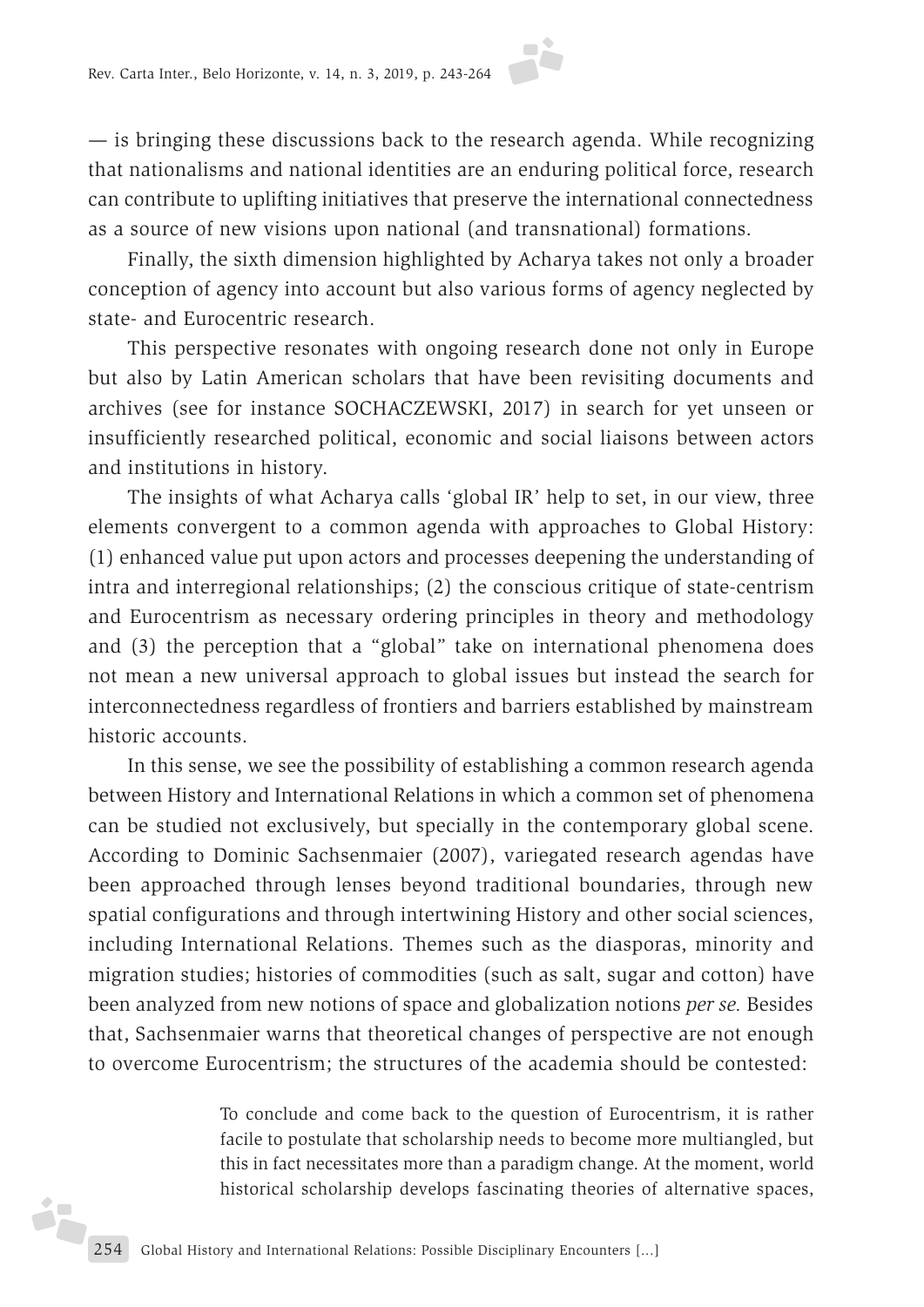cutting across national and cultural boundaries. But in effect in our own academic communities, national boundaries and public spheres continue to dominate modes of scholarly interaction (SACHSENMAIER 2007, 488).

That means that changing theory and methodological paradigms is not enough. Even in the globalized world, where so many facilities are available, the boundaries of the academic structures are still strongly based on national patterns. Academic interchanges, international events and, specially, the possibilities offered by the internet, are some strategies to overcome structural hindrances, but some barriers still persist, mainly the linguistic barrier observed especially in the History field:

> The field of historiography [..] is still far from producing a tightly integrated community of scholars, a community that would be characterized by a relative balance of opportunities between the margins and the centers of a global academic network. In China, for example, only a small number of historians have the necessary foreign language skills and financial means to actively participate in international dialogues and cross-cultural projects. Here, just as in many other countries, one can observe a basic dichotomy between a globally connected elite of scholars and a larger group of academics whose active work experience does not cross national boundaries. In addition to this problem, the majority of research is being published in national languages, which provides obstacles to international exchanges and methodological debates. Linguistic boundaries greatly determine the shape of networks among historians, which tend to be knit most tightly within national or cultural settings (SACHSENMAIER 2007, 482).

Therefore, we argue that the common agenda for Global History and International Relations should focus on the theoretical-methodological elements of convergence; on phenomena that require an interdisciplinary approach and a global perspective. And, at the same time, on the changes of academia structure which should be more globally interconnected.

Considering these possibilities of a common agenda, the next section will discuss the role of the Global South perspective for the dialogue between Global History and International Relations. The specific case of Latin America will be highlighted through three recent contributions to Global History scholarship: Diego Olstein (2017), Monique Sochaczewski (2017) and Alexandre Moreli and Stella Krepp (2017).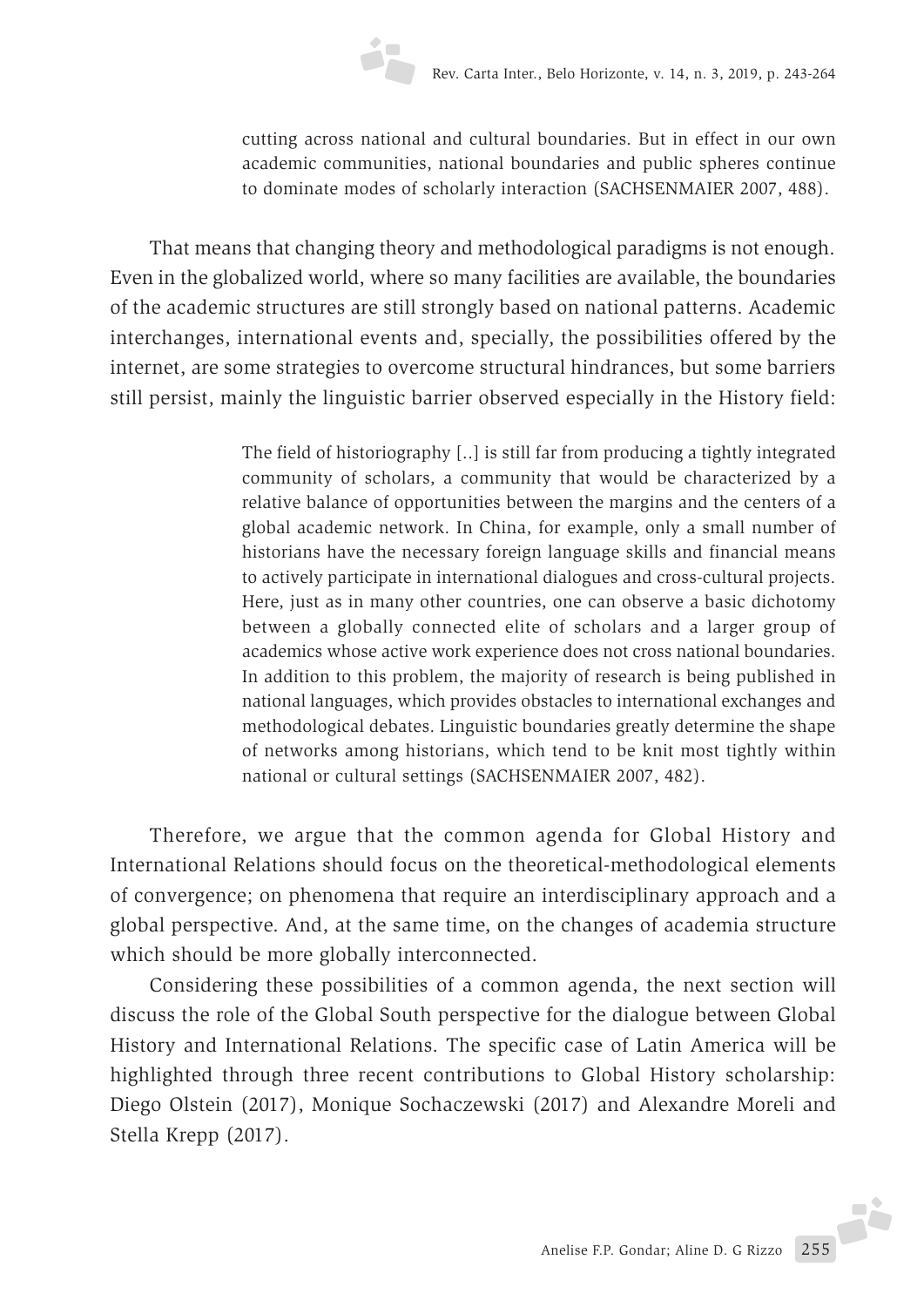# **Can Latin America contribute to Global History research?**

The emergence of historically marginalized voices has contested the Eurocentrism throughout History. The Subaltern Studies in India, the contemporary African Philosophy and the Dependency Theory feature amongst the most significant examples of global knowledge production during the second half of the 20th century (SACHSENMAIER 2007). Politically, the Bandung Conference in 1955 and the non-alignment movement marked a notable political reflection of contestation coming from peripheral countries amidst the bipolarized world of the Cold War.

The beginning of the 21<sup>st</sup> century was characterized by the protagonism of the "emerging powers" (IKENBERRY and WRIGHT 2008), in which states turned their status from "poor countries" (or underdeveloped countries) to developing countries, improving their economic and political power in the global governance. The subsequent exponential growth of peripheral economies had been imbued of great symbolic contestation and led to the promotion of new issues regarding development paths and the need of reordering the international system. This period ended up being characterized by the strengthening of what came to be considered the Global South (which includes countries from Asia, Africa and Latin America) (SANTOS 2010; MAWDSLEY 2012). These regions have played a relevant role in Global History not only as study subjects, but also as providers of research centers.

Marquese and Pimenta (2018) point out that while some of the most important Anglo-Saxon Global History production ignores Latin America History, there are relevant global perspectives in Latin American historiographic traditions, such as Slavery Studies and Dependency Theory produced prior to discussions on Global History posed by recent northern scholarship. They tend to disagree with scholars affirming that Latin American research efforts have developed either in isolation or without any preoccupation with connections between Latin America and broader, global historical movements:

In their words:

ih

We disagree [...] that there is a persistent and negative separation between Latin American historiography and studies of global history. […] This isn't, however, our point, but rather that Latin American and Caribbean historiographic traditions are no less "global" because they are not produced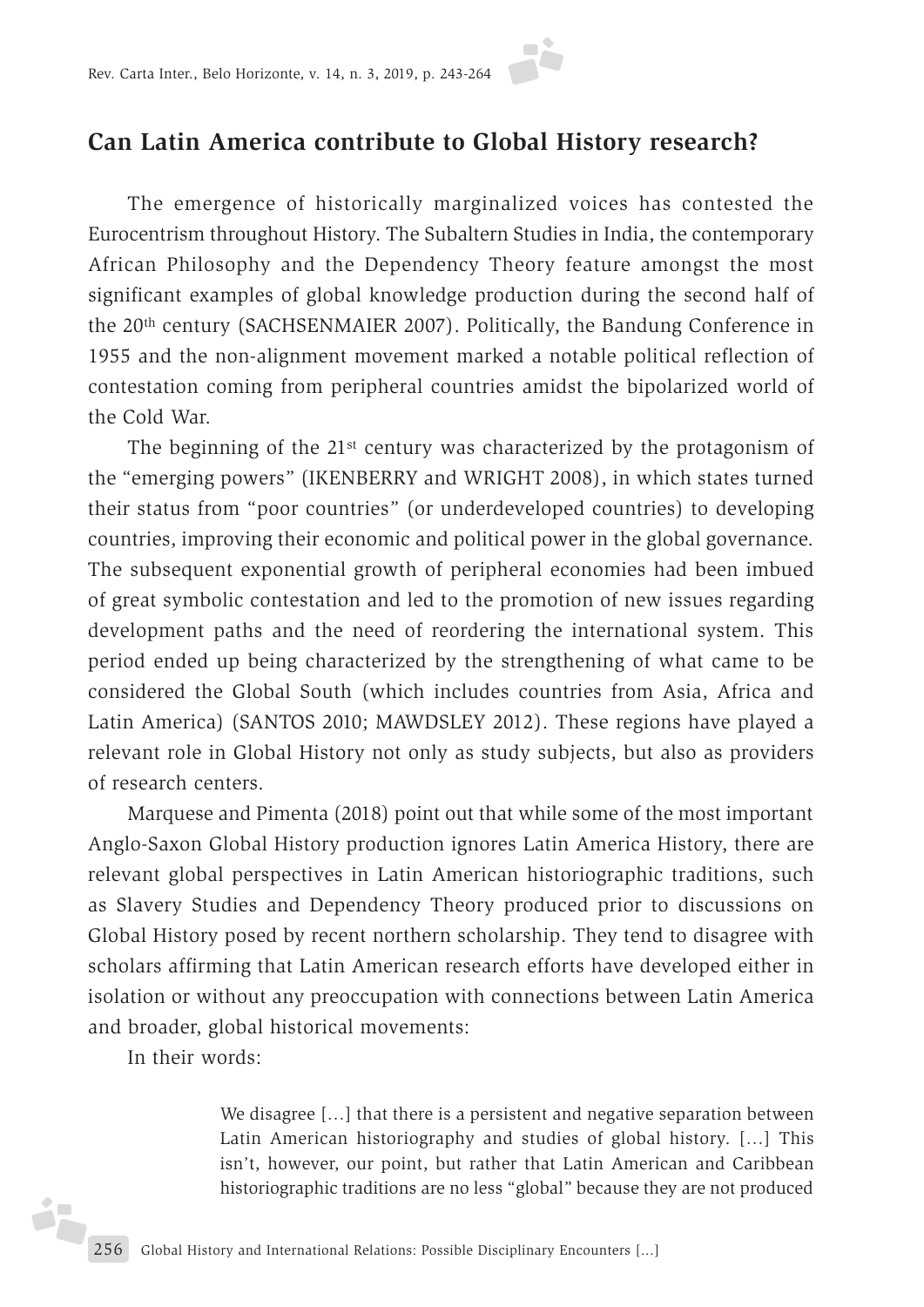in English; they had been produced earlier on, independently of trends within the English-speaking academic world (referência?).<sup>9</sup>

As introduced in the previous section, we understand that Latin American international Historians and IR scholars specially devoted to Global History have been making active efforts over the past years to engage in dialogue with strands of history while reaching out to transnational and global processes and encounters (OLSTEIN 2015).

We ourselves, as Latin American researchers, have had the opportunity to engage in fruitful dialogues over the past three years within the sections devoted to Global History taking place in the yearly congresses of the National Historians' Association — ANPUH, in which many other colleagues to be mentioned here have presented their research.

Attuned to the many discussions taking place in Brazil, the well-known journal "*Estudos Históricos"* released a special issue in 2017 devoted to "global and transnational perspectives". In one of the contributions to the edition, Diego Olstein historically redraws the processes through which Latin America became part of an international history and identifies great periods during which Latin America was brought into the stream of history, the first one being "the long sixteenth century (1492-1650)" in which the discovery of the Americas led to a massive movement of evangelization of native/captive masses, recognition and annexation of new grounds and the production of scientific/biblical knowledge to justify exploration of goods and peoples.

The age to follow, according to his proposition, was the "great crisis (1650- 1780)" (referência), in which the Enlightenment and the emergence of natural history sealed the place of Latin America as marginal regarding any potential of intellectual progress and, at the same time, of crucial centrality for the intellectual making of Europe itself. In another long century — the 19th century (1780-1914) —, European imperial powers, while racing for economic and political supremacy in the continent, had to cope with the (bolivarian) liberation wars.

On the verge of World War I, freedom fighters in Latin America mattered less than the preservation of territorial power over Africa, making, again, Latin

<sup>9</sup> In the Original: Discordamos, […] que haja uma persistente e negativa separação entre a historiografia latinoamericana e os estudos de história global. […] Nosso ponto, contudo, não é este, mas sim que as tradições historigráficas da América Latina e do Caribe não são menos "globais" em razão do fato de não serem produzidas em inglês, de terem sido gestadas antes, e de forma independente das tendências historigráficas do mundo acadêmico de fala inglesa. (MARQUESE and PIMENTA 2018, 41).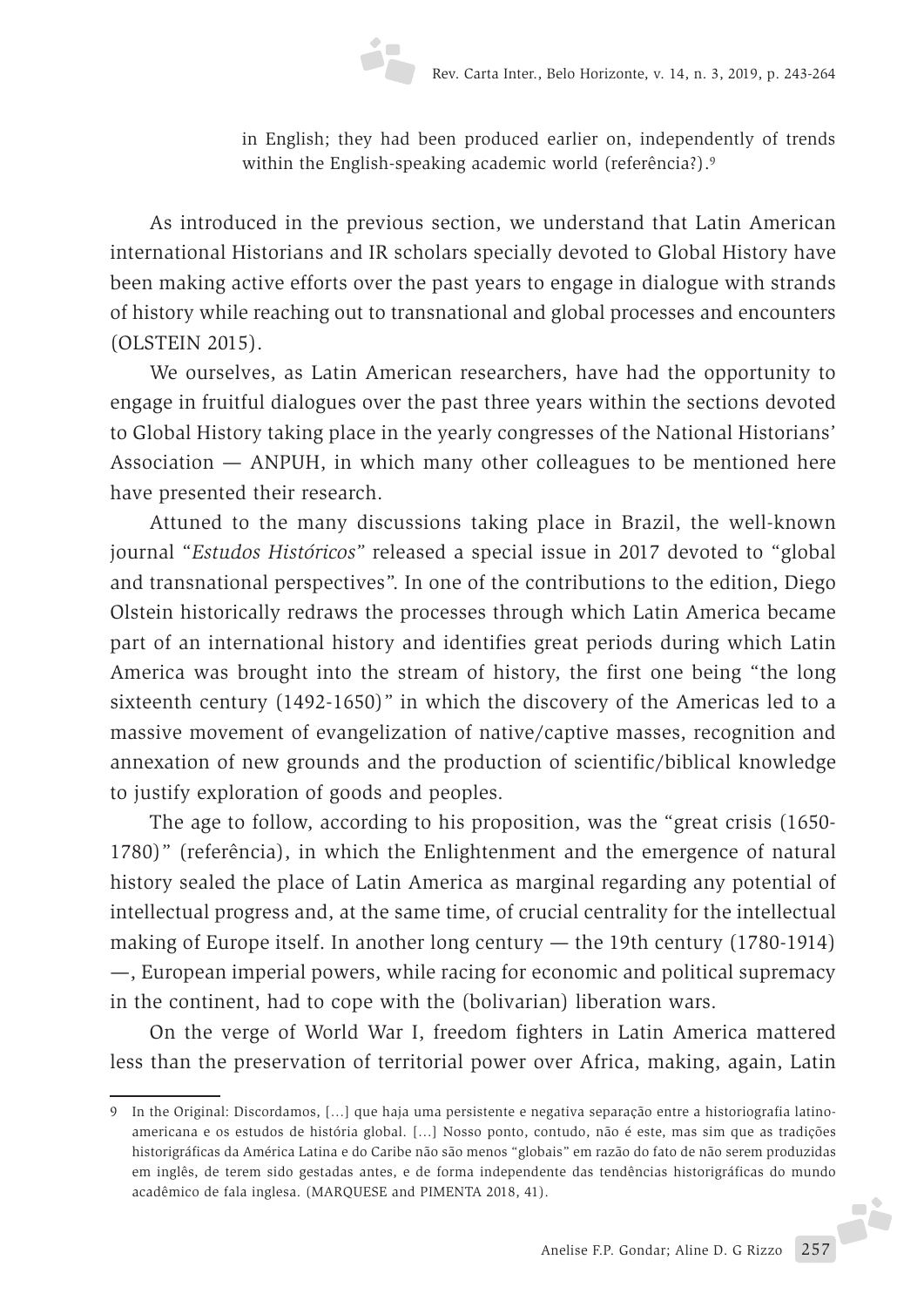America "small" in European eyes. While Latin America remained ignored as a continent, patronized in many ways and left to the power of the British empire after a political void left by Spain (OLSTEIN 2017, 261), the thirteen colonies of the Northern American continent settled for liberty and rights, setting the course for new developments as compared to Latin America.

In the "short twentieth century" (1914-1991) (referência), Latin America seemed to be able to contribute for the first time to global social sciences: with the dependency theory as a reaction to modernization theories, Latin American scholars engaged in dialogue claiming that the continent was of paramount importance to the production of "center economies" while fulfilling its role of a *locus* of peripheral capitalist production and consumption. World-system theories derived from that assumption putting Latin America "back" in the discussion of the development of capitalism while reinstating the centrality of more advanced economies for the explanation of the global capitalist system.

By the end of the nineties, two waves swept over Latin America: transition to democracy and neoliberal economy — the latter ended up setting the poles central capitalism -peripheral capitalism to the side. As for the present century (1991 onwards), Olstein defines it as being determined by globalization of knowledge and language as well as flows of goods and people. And a renewed academic interest on networks and relationships ended up bringing forward efforts to better understand the "Atlantic history", for example, leading us to the perspective of throwing a new gaze upon the place of Latin America in the international system. Noteworthy here is his central claim that amongst "great divergences", be they among the old world and the new world (such as in Pomeranz´s "Great Divergence" in which he describes the causes of the Western civilization´s flourishing in the 19th century eclipsing developments in other parts of the world), or be they a consequence of ruptures within the old or the new world, Latin America has permanently stood on the losing end (OLSTEIN 2017, 254). Nevertheless, the continent´s role in the international system cannot be overseen and maybe a new historical and/or even autochthonous perspective upon the region might be able to shed light upon alternative narratives.

The PhD dissertation "*Do Rio de Janeiro a Istanbul*" (2017) from the Brazilian historian Monique Sochaczewski makes an enriching contribution to enlightening active relationships among two considered to be peripheral empires during the 19th century — the former Empire of Brazil and the Ottoman Empire. Her study

j.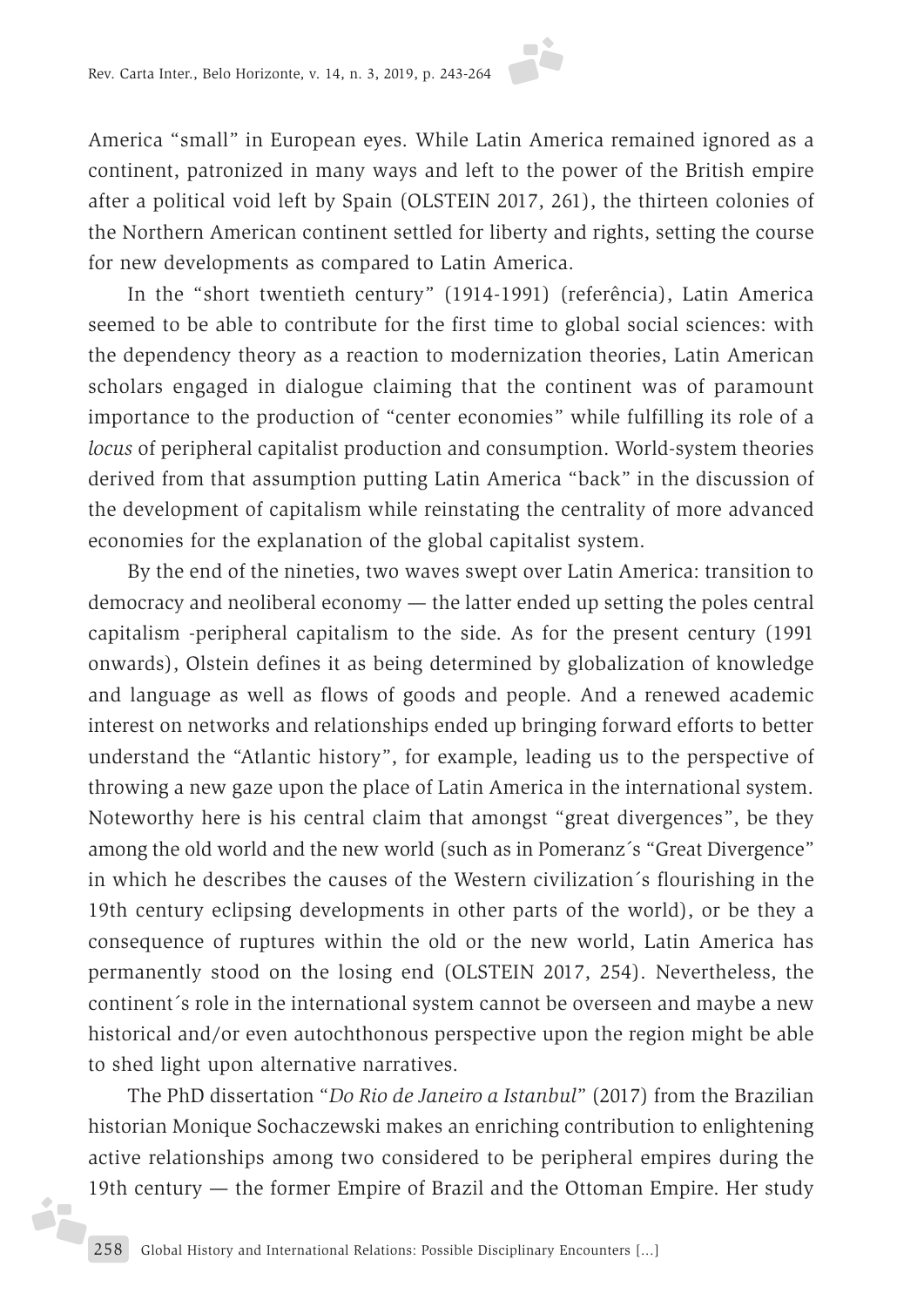encompasses archives, letters and diplomatic accounts of what seemed to be a relationship of mutual interest between 19th century-Brazil under the ruling of D. Pedro (ranging from what became known as the *Primeiro Império* until the republican era) and the Ottoman Empire.

Her findings show that both "peripheral empires" sought to diplomatically find themselves a way into the existent international system from the 1850s until the creation of the League of Nations in 1919. In an approach that mixes History and International Relations, Sochaczewski redirects the traditional focus from central empires, especially those in central Europe, to the two multicultural and multiethnic empires with commercial ties to central economies. Her non-Eurocentric approach to international relations in the 19th century puts Brazil "back into" History and IR. Aware of her contribution to the field, Sochaczewski considers her work to be a piece of the Global History of Brazil and International Relations.

However, it is necessary to move beyond the state of the art in Latin American Global History research (OLSTEIN 2017) and successful cases such as Sochaczewski´s piece (2017). Specially because the region has been shaken lately  $-$  as has been Europe as well  $-$  by a wave of conservative nationalisms that make the historian Alexandre Moreli, the guest editor of the previously mentioned edition of *Estudos Históricos*, wonder if Global History has been a short-lived endeavor (MORELI 2017). Moreover, while acknowledging that Latin America has been given more attention in Global History research, he believes that Latin American research has been insufficiently considered while producing knowledge about Latin America (MORELI and KREPP, 2017). At the same time, scholarship in Latin America continues to be directed towards Europe and/or North America, thus making the work of Sochaczevski, for instance, an exception rather than the rule.

Moreli and Krepp (2017) bring in valuable insights on hindrances to placing Latin America "back" into global history and  $IR$  — for once, the idea that Latin America has been historically devoted to understand and explain its nationalism(s) departing from European concepts and reference points. Further hindrances have to do with a lack of thematic interest and financial support for researchers devoted to Latin American scholarship (Idem). Yet, both authors see potentialities in Latin American scholars and based on several workshops and scholarly engagement experiences that took place in Brazil and were described in their piece, they foresee new gazes upon Latin America based on the research for unknown connections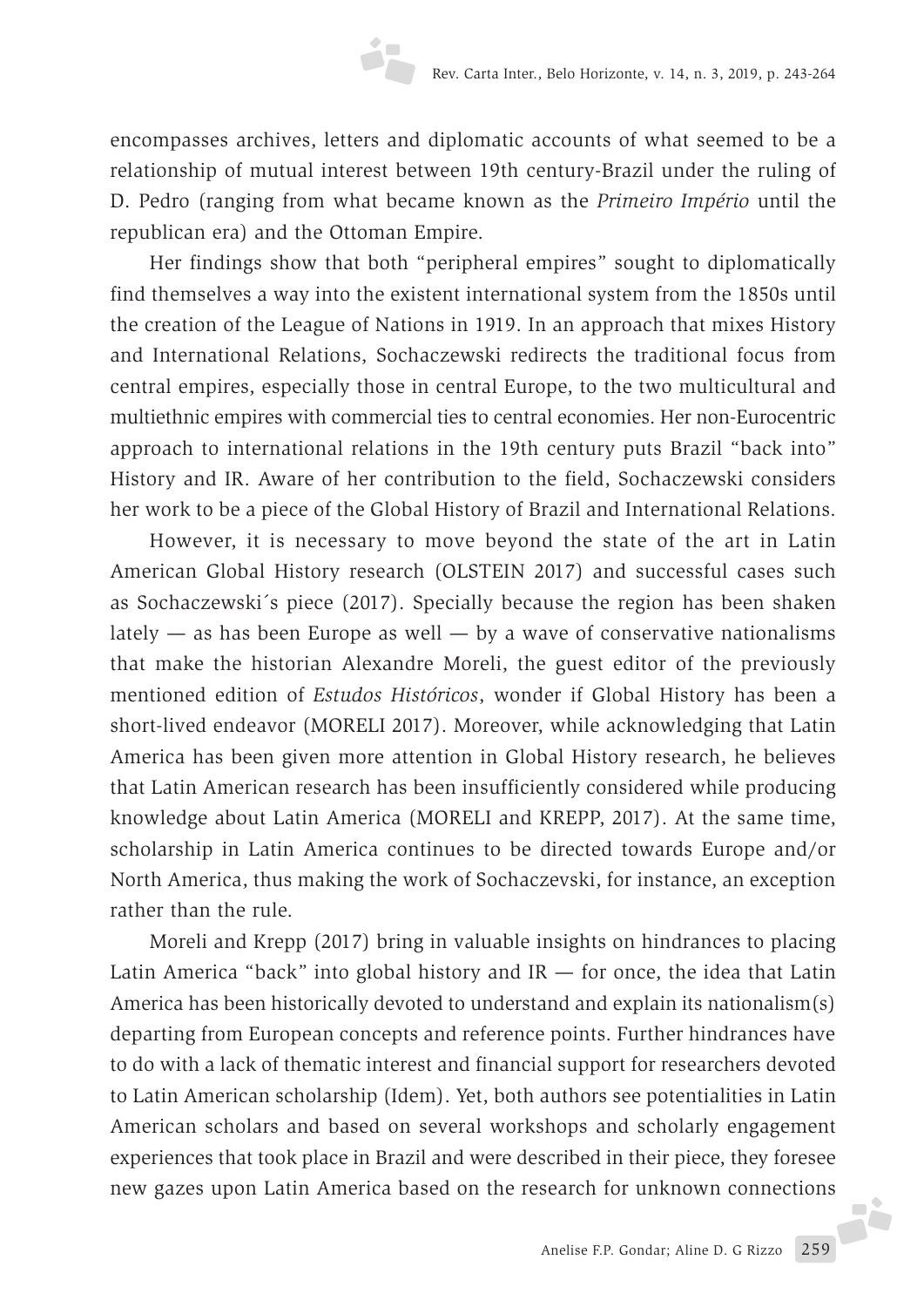between peoples and institutions instead of a rewriting of big history from the South (Idem).

How do Latin American efforts to rethink Global History resonate with thoughts in IR? They seem to resonate precisely in the efforts of scholars such as Acharya and Buzan (2019b) to draw out the need to redesign IR scholarship so that it can meet the challenges lying ahead. They explicitly make a call for a "[…] founding or refounding of the discipline, not just on normative grounds, but as a necessity to retain IR's relevance in a globalised, deeply pluralist, post- Western world" despite persisting phenomena in IR such as Eurocentrism and what they call "disjuncture": a mismatch between IR theorizations and actual experiences and knowledge of the non-western world (ACHARYA and BUZAN 2019b, 285).

Both scholars (ACHARYA and BUZAN 2019a) draw this conclusion by throwing a critical gaze upon the discipline after a hundred years of its establishment among the social disciplines of the 19th century. IR has greatly learned and evolved with its theoretical and methodological (grand) debates over the century — above all, recent "turns" (discursive, critical and post-structural) have shaken the Eurocentric and state-centric roots of IR. However, Acharya and Buzan (2019a) claim that there is a need to understand IR as a global endeavor. They propose that a so called 'global IR':

> (...) challenges the discipline of International Relations to recognize its multiple and global foundations, and give due space to the ideas, voices, and practices of societies and actors that have been neglected or marginalized in the IR literature. But it is unlikely to succeed if it does not draw in the broadest group of scholars, including both critics and those in the Western mainstream (ACHARYA; BUZAN 2019a).

In that sense, we understand that the point of encounter between the two disciplines  $-$  History and IR  $-$  especially considering the late global challenges involving the rise of nationalist movements and the reinstatement of borders dividing bodies, values and cultures would rely precisely there where both see themselves as "global". For both disciplines, the ability to draw different connections and relationships among regions and societies may be itself the source of new questions and new answers — and the source of new interdisciplinary research possibilities.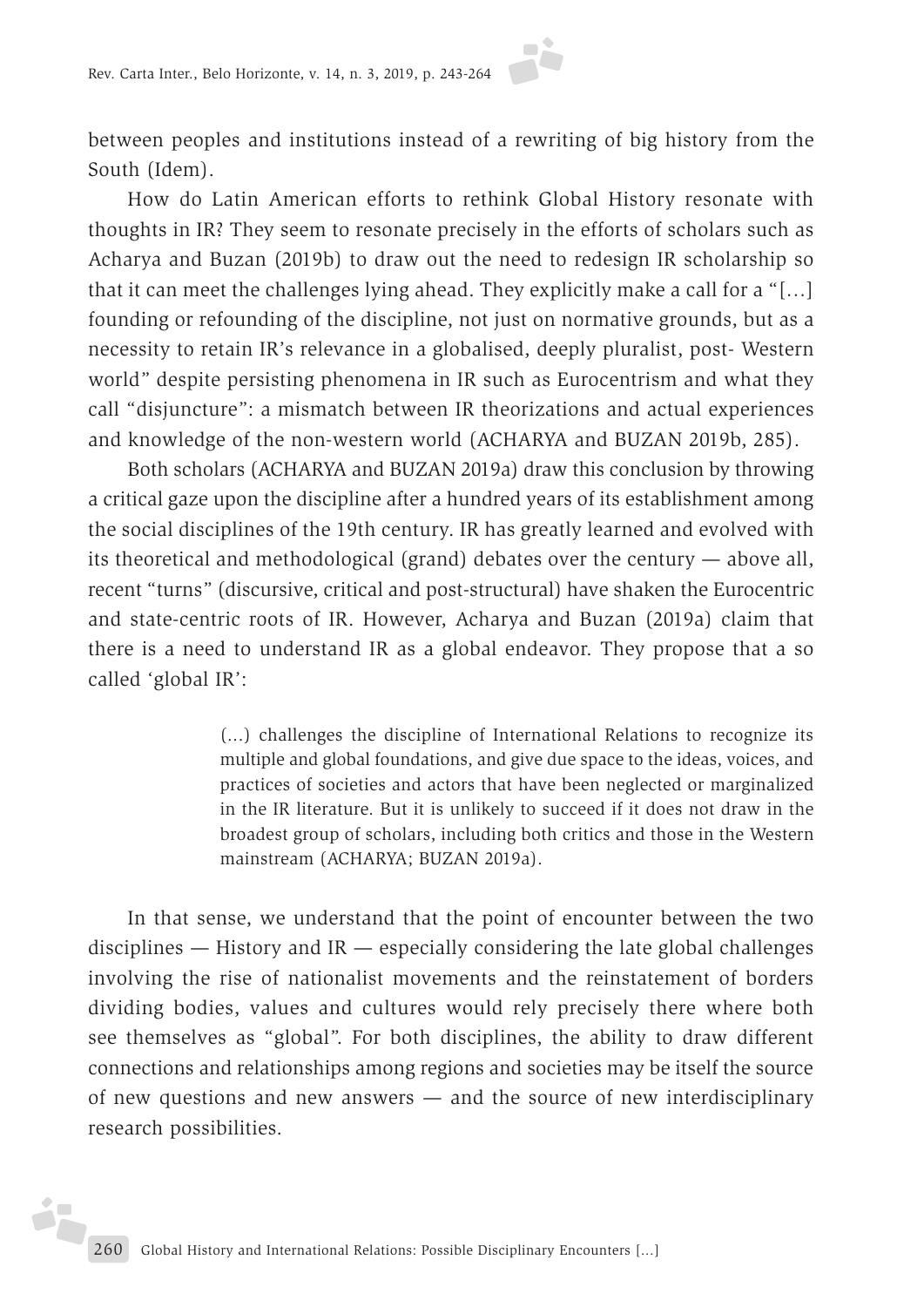### **Conclusion**

The purpose of this paper was to indicate pathways to reflections on links between the fields of History (more specifically Global History) and International Relations, steered by the key ideas that, to a large extent, guide knowledge production in the more mainstream areas of these two disciplines, namely the "State" category and the Eurocentric stance adopted for theoretical output, together with epistemological and methodological tracks in both disciplines.

In Global History, criticisms of state-centrism and Eurocentrism (SCHULZ-FORBERG 2013; CONRAD 2016; GRUZINSKI 2016; BOUCHERON and DELALANDE 2015) are addressed from a methodological standpoint that extends beyond comparative studies based on methodological nationalism, seeking a History that is broader than the European narrative, a History in "*equal parts*" (BERTRAND *apud* BOUCHERON and DELALANDE 2015).

For International Relations, the State remains either a core factor for explaining international phenomena (as a cause variable or an effect variable) or as a basic analysis category for research subjects where the State is not a key element. In the classic liberal and realist segments, as well as the Marxist / critical segment and some perceptions of International Relations grounded on Constructivist approaches, the idea of power and its distribution among players in the International System traverses the State and places the "idea of Europe" at the heart of the possibilities of knowledge about the international global order.

Along these lines, the challenges faced by Global History  $-$  which seem surprisingly similar to those found in the context of post-colonial studies, for example — have also been imposed on International Relations: "are the [Western] categories of the modern social sciences appropriate and adequate to uncover the heterogeneity of global realities or should they be complemented with indigenous terminology?*"* (GRUZINSKI *apud* CONRAD 2016, 3).

In this paper, drew upon Sebastian Conrad´s (2016) understanding and overall methodological framing of the idea of Global History, the most fruitful way to understand the Global History relied upon the third perspective proposed by the author: the global integration viewpoint through which objects are analyzed from an interconnection logic. This perspective bears more sophistication than framings that lead to thinking all world history as a unique building block and also of framings that solely take a glimpse at individual connections existing in the world. Instead, the third perspective focuses on interconnected process, actors and narratives.J.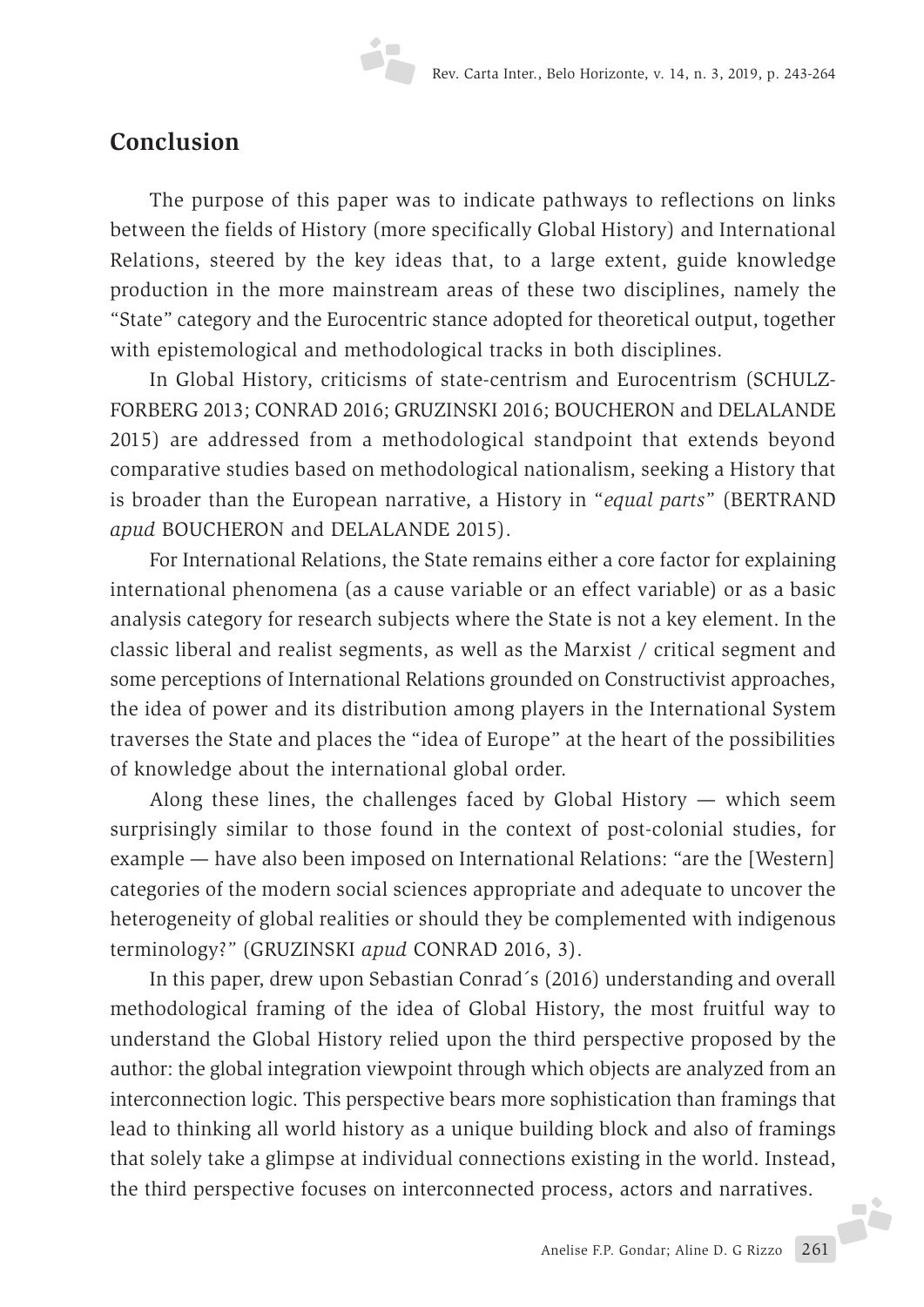Also, we argue that a common agenda that intertwines both fields is not only a possibility, but also a necessity considering the demands of the contemporary world. Acharya's (2017) ideas about Global International Relations resonate with the three elements of convergence that we see between the fields of Global History and International Relations: (1) enhanced value put upon actors and processes; (2) the conscious critique of state-centrism and Eurocentrism (3) the perception that a "global" take on international phenomena does not mean a new universal approach to global issues but instead the search for interconnected histories.

Additionally, we pointed out that the fields of study listed by Sachsenmaier (2007) should be analyzed from an interdisciplinary approach and are considered as core issues both for Global History and International Relations, such as the diasporas, minority and migration studies; the international trade of commodities; and globalization studies. Finally, we consider for a common agenda that it is necessary to have a more globally interconnected academic structure. Academia should try to overcome the structures limited by national borders improving interconnected dialogue between different perspectives in the world and an interdisciplinary approach for the contemporary global issues analysis.

Considering this common agenda, we presented some relevant contributions from the Latin America perspective and highlighted the importance of the Global South voice — in this case the Latin American voice — for the practice of Global approach research. Rather than providing definitive answers, the intention here is to suggest dialogs, indicating possible meeting-points and their limitations: the reflections of Olstein (2015; 2017), Sochaczewski (2017), Moreli (2017), Moreli and Krepp (2017) hint at a lengthy interdisciplinary research agenda that might well benefit not only Global History, but also the history, theory and practice of International Relations.

### **References**

j.

- ACHARYA, Amitav. Towards a global IR? In: McGLINCHEY, Stephen; WALTERS, Rosie; SCHEINPFLUG, Christian (eds). *International Relations Theory —* an E-IR Foundations beginner's textbook, Bristol: E-International Relations Publishing, 2017, p. 76-83.
- ACHARYA, Amitav. & BUZAN, Barry. Challenging International Relations (IR) at its 'Centenary, March 11th 2019 (2019a). In: <http://blog.journals.cambridge.org/2019/03/11/ challenging-international-relations-ir-at-its-centenary/#.XKJs1famBBu.whatsapp>. Access: April 11th, 2019.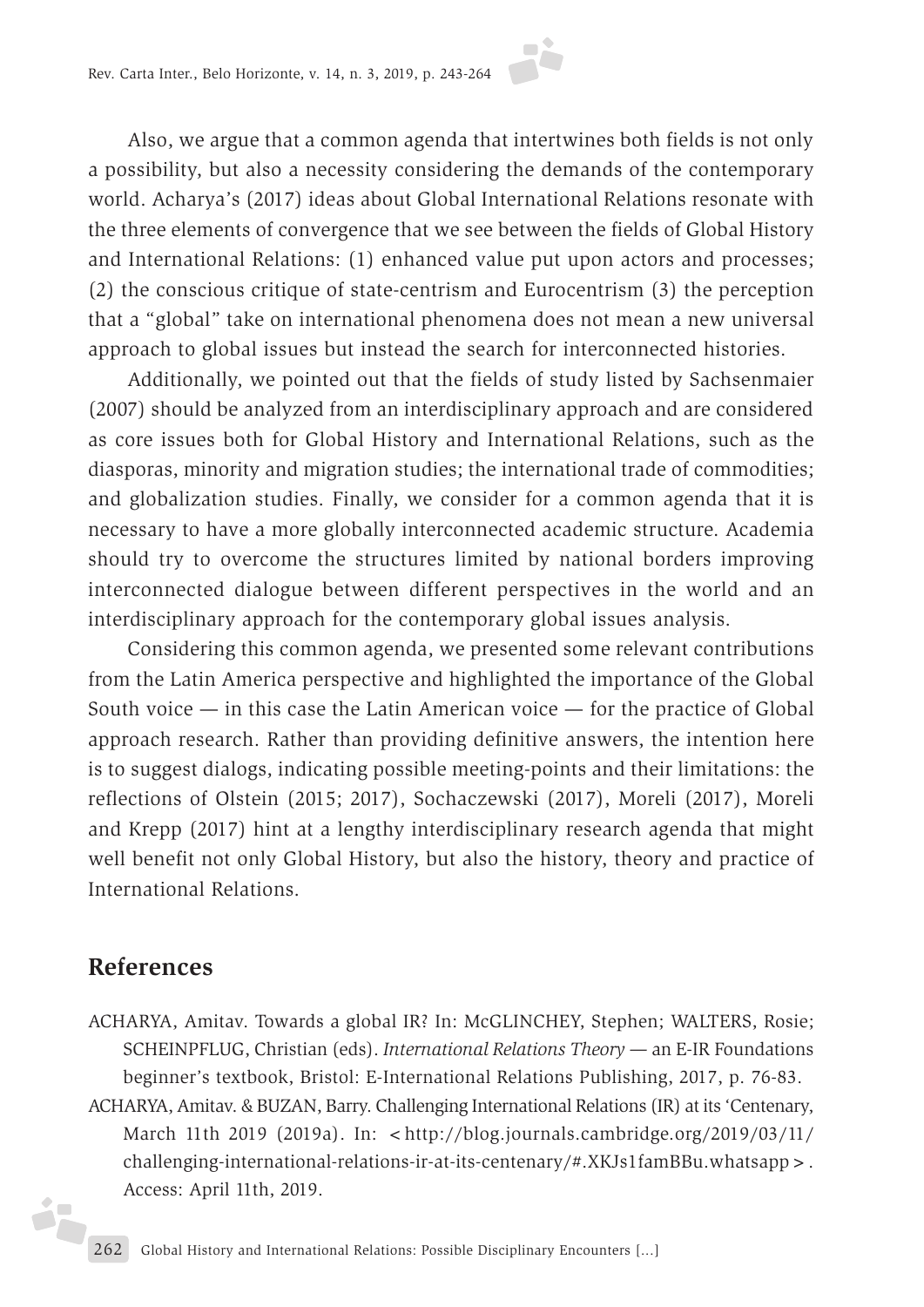- ACHARYA, Amitav. BUZAN, Barry. *The Making of Global International Relations: Origins and Evolution of IR at its Centenary*. Cambridge: Cambridge University Press, 2019b.
- BARROS, José D'Assunção. *História Comparada*. Petrópolis, RJ: Vozes, 2014.
- BOUCHERON, Patrick; DELALANDE Nicolas. *Por uma História-Mundo*. Autêntica Editora. SP. 2015.
- CONRAD, Sebastian. *What is Global History*. Princeton: Princeton University Press, 2016.
- CONRAD, Sebastian; ECKART, Andreas. Globalgeschichte, Globalisierung, multiple Modernen: Zur Geschichtsschreibung der modernen Welt. In: Conrad, Sebastian, Eckart, Andreas, Freitag, Ulrike. (orgs). *Globalgeschichten: Theorien, Ansätze, Themen*. Frankfurt: Campus, 2007, p. 7-52.
- DRUWE, Ulrich*. Politische Theorie*. 2. Ed. Neuried: Ars Una, 1995.
- FICKER, Sandra.. Mundial, transnacional, global: Un ejercicio de clarificación conceptual de los estudios globales. In: *Nuevo Mundo Mundos Nuevos* [En ligne], Débats, mis en ligne le 27 mars 2014.
- FRANK, Robert. "Entrevista" In: *Estudos Históricos. Perspectivas Globais e Transnacionais*. Rio de Janeiro, v. 30, n. 60, jan-apr. 2017, p. 1- 304.
- GRUZINSKI, Serge. "Os mundos misturados da monarquia católica e outras connected histories". *Topoi,* Rio de Janeiro, mar. 2001, p. 175-195.
- GRUZINSKI, Serge. *Que horas são...lá, no outro lado? América e Islã no limiar da época moderna*. Belo Horizonte: Autêntica, 2012.
- GRUZINSKI, Serge. How To Be a Global Historian? Public Books. Setembro, 2016.
- HARTOG, François. "Experiência do tempo: da história universal à história global?". In: *História, Histórias*. Brasília, vol. 1, n. 1, 2013. pp. 164-179.
- IKENBERRY, John; WRIGHT, Thomas. Rising Powers and Global Institutions. The Century Foundation, New York. 2008.
- MARQUESE, Rafael; PIMENTA, João Paulo "Tradições de História Global na América Latina e no Caribe" In: ARAUJO, Erick; JUNIOR, João Júlio, "História Urbana e Global — Novas Tendências e Abordagens". Ed. UECE. Fortaleza. CE. 2018.
- MAZLISH, Bruce. "Theory, Culture & Society". *Global History* 23 (2-3) 2006.
- MAWDSLEY, Emma. *From recipients to donors: Emerging powers and the changing development landscape*. London: Zed Books, 2012.
- MORELI, Alexandre. "Vida (e morte?) da História Global" In: *Revista Estudos Históricos*, v. 3, n. 60, 2017, pp. 5-10.
- MORELI, Alexandre; KREPP, Stella. Defying Ideas and Structures: Writing Global History from Latin America. World History Bulletin, v. XXXIII, 2017, pp. 26-30.
- NOGUEIRA, João Pontes; MESSARI, Nizar. *Teoria das Relações Internacionais: correntes e debates.* Rio de Janeiro: Elsevier, 2005.
- OLSTEIN, Diego. *Thinking History Globally.* London: Palgrave Macmillan, 2015.